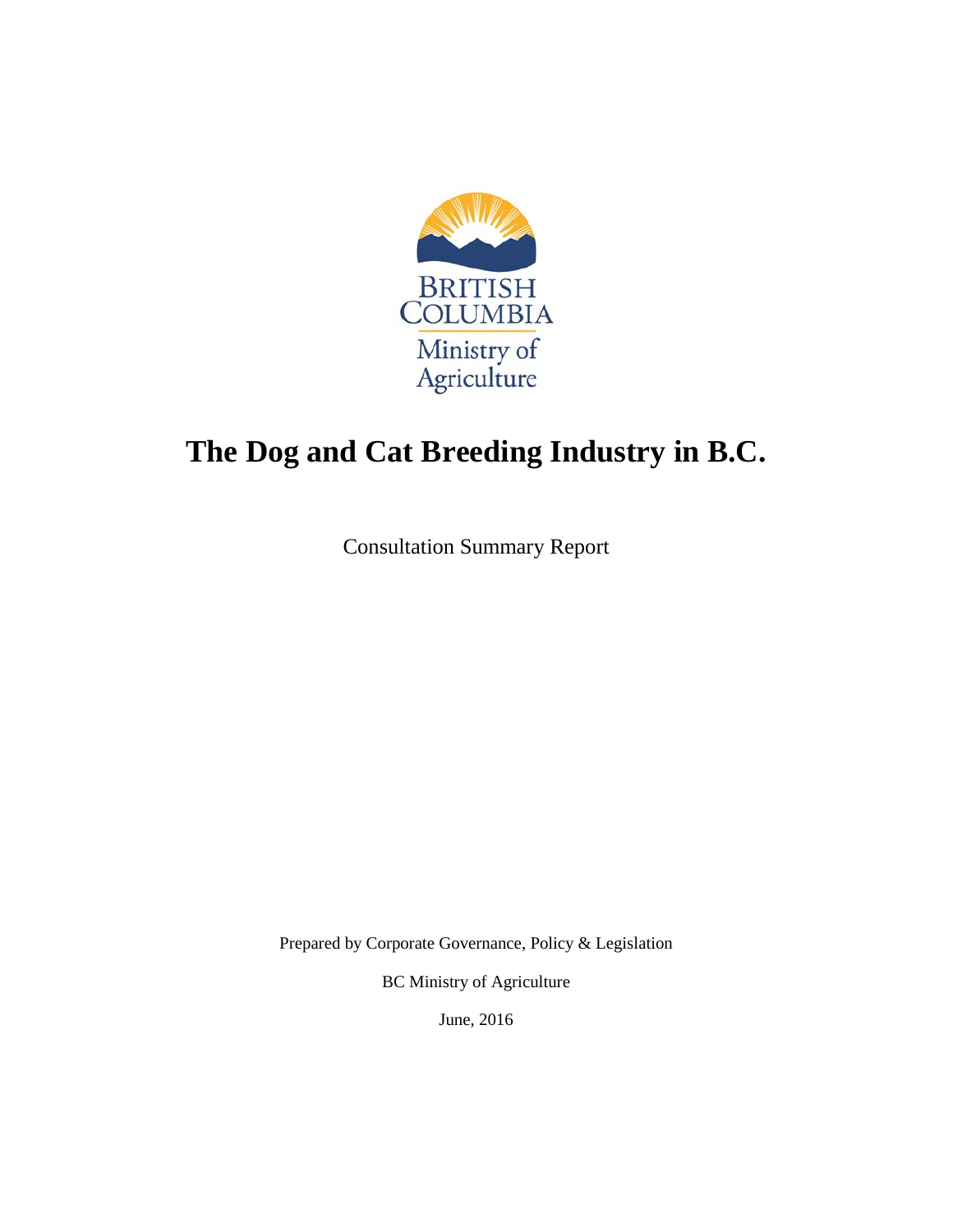| Question 2: Please choose the provincial development region where you reside7                                                                                                                   |
|-------------------------------------------------------------------------------------------------------------------------------------------------------------------------------------------------|
| Question 3: Do you currently breed dogs or cats to sell or exchange any of the offspring for money or                                                                                           |
|                                                                                                                                                                                                 |
| Question 5: Please indicate the number of breeding females you would own in a typical year.  9                                                                                                  |
|                                                                                                                                                                                                 |
| Question 7: Do you breed dogs or cats using artificial insemination techniques? 11                                                                                                              |
| Question 8: Do you import genetic material for the purposes of artificial insemination?  11                                                                                                     |
| Question 9: Please indicate the number of offspring you have sold or exchanged in the past twelve                                                                                               |
| Question 10: If this is not a typical twelve month period for you, please indicate the number of                                                                                                |
|                                                                                                                                                                                                 |
| Question 12: Are you a producer of puppies and/or kittens that are then sold by someone else, either                                                                                            |
| Question 13: Do you currently keep detailed records related to the puppies and/or kittens you                                                                                                   |
|                                                                                                                                                                                                 |
| Question 15: Are you a member of a dog or cat association, breed club or other animal organization?                                                                                             |
| Question 16: Do you follow pre-established standards of care, codes of practice or other generally                                                                                              |
| Question 17: Which pre-established standards of care, codes of practice or other generally accepted                                                                                             |
| Question 18: Have you created your own breeding procedures or other operational procedures?  17                                                                                                 |
| Question 19: On a scale of 1 (lowest) to 10 (highest), what is your level of concern about animal                                                                                               |
| Question 20: When thinking about your animal welfare concerns in the dog and cat breeding<br>industry, rank the following list to show where the B.C. government should put the most focus when |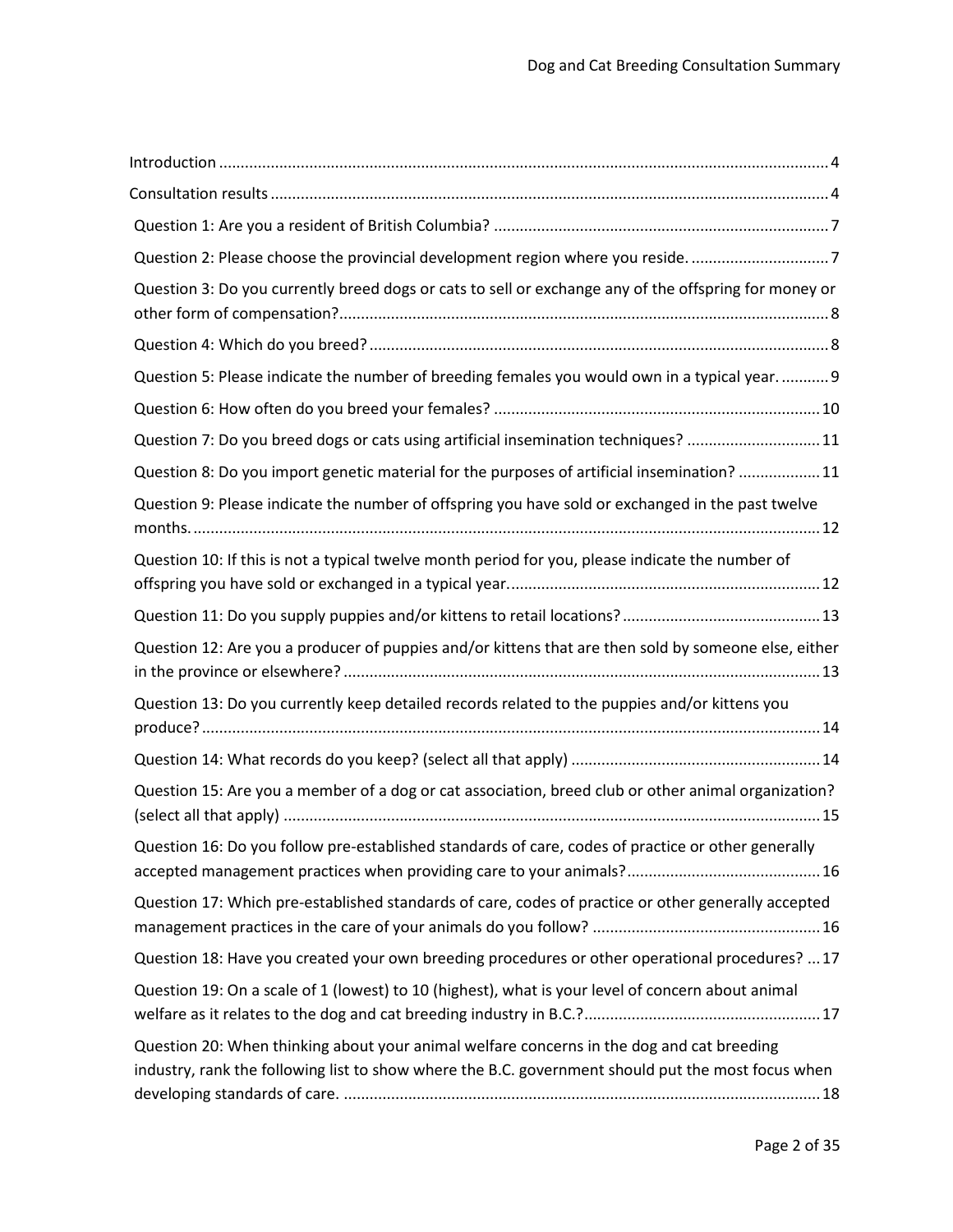| Question 21: Do you have any other animal welfare concerns in the dog and cat breeding                                                                                    |
|---------------------------------------------------------------------------------------------------------------------------------------------------------------------------|
| Question 22: Do you agree or disagree with these potential advantages to creating regulatory                                                                              |
| Question 23: Do you agree or disagree with these potential disadvantages to creating regulatory                                                                           |
| Question 24: How do you think irresponsible breeders will be found? [select all that apply]  21                                                                           |
| Question 25: Are there higher risk breeder categories which require more oversight?  22                                                                                   |
| Question 26: In what ways will animal welfare at breeding establishments improve if British Columbia                                                                      |
| Question 27: What are the weaknesses of improving regulatory oversight of dog and cat breeding? 24                                                                        |
|                                                                                                                                                                           |
|                                                                                                                                                                           |
| Question 30: In what ways will your breeding business be positively impacted by improving                                                                                 |
| Question 31: In what ways will your breeding business be negatively impacted by improving                                                                                 |
| Question 32: Thinking about your experiences, which concept would be most acceptable to dog and                                                                           |
| Question 33: What type of education and outreach works best for dog and cat breeders? 29                                                                                  |
| Question 34: What is the best way to reach out to breeders who will be hesitant to implement                                                                              |
| Question 35: Which training topics related to improved regulatory oversight of breeders would be                                                                          |
| Question 36: Which animal welfare education topics, that could be offered in training sessions,                                                                           |
| Question 37: Which elements are the most important to include in public outreach campaigns?  33                                                                           |
| Question 38: Do you think your customers would be interested in seeing simplified reports on                                                                              |
| Question 39: Do you think strengthening regulatory oversight of dog and cat breeders will improve                                                                         |
| Question 40: Please provide new, additional comments you may have related to dog and cat<br>breeding standards of care, a registration system and/or a licensing system35 |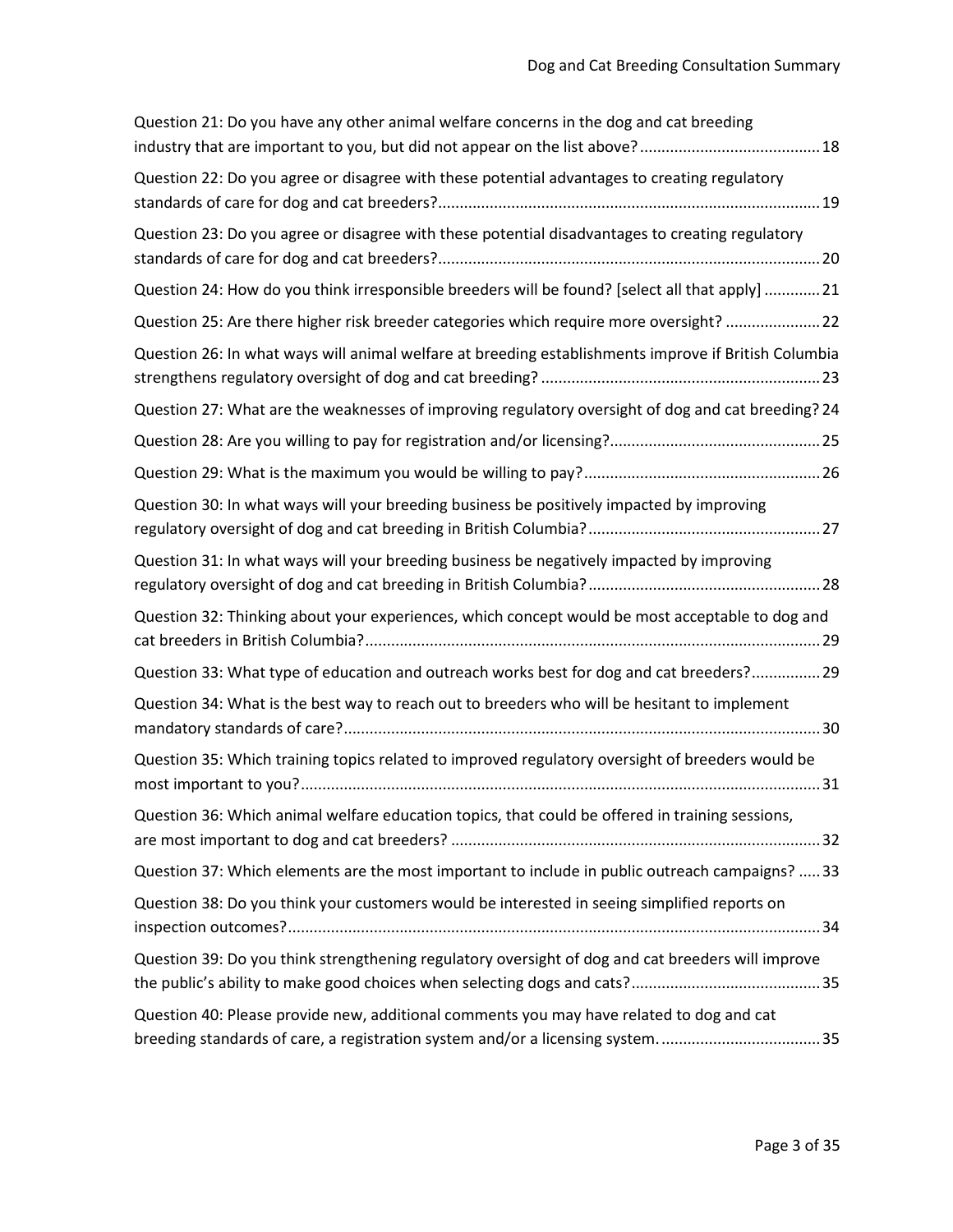## <span id="page-3-0"></span>**Introduction**

On February 22, 2016, Premier Christy Clark announced that the B.C. government would adopt a regulation under the Prevention of Cruelty to Animals Act recognizing the Canadian Veterinary Medical Association's (CVMA) Codes of Practice for both kennel and cattery operations as generally accepted management practices for cat and dog breeders in British Columbia.

Premier Clark also announced that the B.C. government had begun consultations with the BC SPCA and other key stakeholders to identify potential options that will assist the BC SPCA monitor and take action against irresponsible breeders of dogs and cats.

While reliable data on the size and scope of the dog and cat breeding industry in B.C. are unavailable at this time, estimates range from several hundred to several thousand purebred and non-purebred dog and cat breeders operating in B.C.

The B.C. Ministry of Agriculture (the Ministry) is exploring the following options to enhance the protection of animals at dog and cat breeding facilities:

- a. Introducing a mandatory registration or licensing system with defined standards of care criteria in order to operate as a breeder;
- b. Non-regulatory ideas to improve education, monitoring and enforcement among animal welfare authorities, breeders and the public.

The purpose of the consultation was to collect stakeholder input on the following topics:

- Ideas on impacts that licensing and/or registration may have on breeders.
- Potential proactive monitoring and enforcement measures for irresponsible dog and cat breeders.

The input received will be used to guide potential recommendations to government, in order to ensure consistent quality care, management and humane treatment of dogs and cats in all breeding establishments in British Columbia.

## <span id="page-3-1"></span>**Consultation results**

The Ministry completed two phases of consultation concurrently between April 11, 2016 and May 25, 2016. Phase one included meetings with key stakeholder groups: College of Veterinarians of British Columbia (CVBC), veterinarian and cat breeder, Sled Dog Adopters Group, Canadian Kennel Club (CKC), group of CKC registered breeders, British Columbia Society for the Prevention of Cruelty to Animals (BCSPCA), Whistler Sled Dog Company, Professional Mushers Association of British Columbia, Victoria Humane Society, Canadian Cat Association, Union of British Columbia Municipalities (UBCM), Pet Industry Joint Advisory Council of Canada (PIJAC). Specific information was obtained from Canadian Food Inspection Agency, Canadian Boarder Services Agency and Ministry of Agriculture's Chief Veterinarian.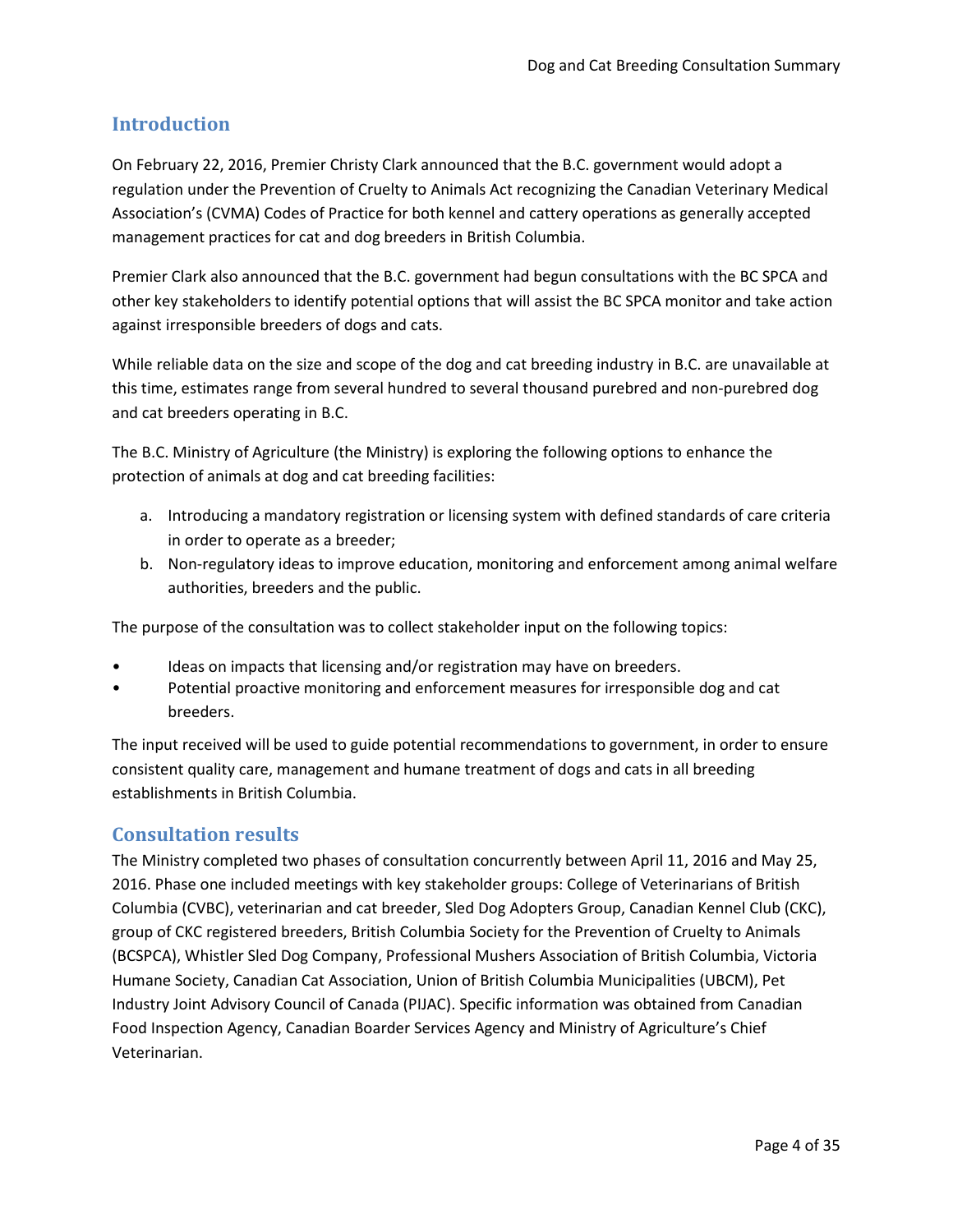Phase two was conducted through an online survey, in order to ensure the maximum number of dog and cat breeders were provided the opportunity to share their views on how a potential licensing or registration system would impact their operations. The survey was available for comment from April 25 to May 20, 2016.

The Ministry received 454 responses in total to the on line survey, then the survey refined respondents to those people who live in British Columbia and are either currently breeding dogs or cats, or had been a breeder in the past.

- 238 respondents indicated they currently breed dogs or cats
- 74 recently retired or ceased breeding
- 305 Breed dogs, 6 Breed cats, 2 breed both dogs and cats

The input from both phases was analysed and these common themes emerged:

- All respondents are generally supportive of doing something to stop irresponsible breeding and puppy/kitten mills.
- There is no consensus on which system could work better (licenses or registration) given the lack of details and the incorrect assumption that the province was just going to license all breeders. Some felt that improving existing laws or implementing existing laws in a better way would be sufficient.
- Inspection, compliance and enforcement are the only way any system will be effective at stopping irresponsible breeding.
- There is general concern that if the province over regulated breeders, good breeders would move elsewhere or give up their activity, which would result in an increase of profit-seeking, irresponsible breeders who would fill a supply gap.
- Monitoring and inspecting people who sell through pet stores, online, newspapers, and other advertising is a good way to find irresponsible breeders.
- Sales of puppies and kittens could be tracked and traced back to the original breeder if a new system included mandatory microchips or tattoos.
- Breeders are very knowledgeable about breeding and could be interested in participating in the future activities or forums related to creating a new system to stop irresponsible breeders.
- Commercial breeder as a term should be well defined and government should consider identifying hobby breeders or small scale breeders.
- Majority of breeders provide excellent care for their dogs and cats and already have very high standards of care, record keeping and buyer screening/sales contract procedures.
- Many breeders keep their animals in their homes and puppies and kittens are born in home.
- Creating new standards of care with flexible operational requirements, mandatory health/genetic tests, socialization and other areas would be preferred.
- Marks of irresponsible breeders are: profit seeking behaviour, sales through pet stores or other brokers, sub-standard health and/or environmental conditions, sub-standard animal care,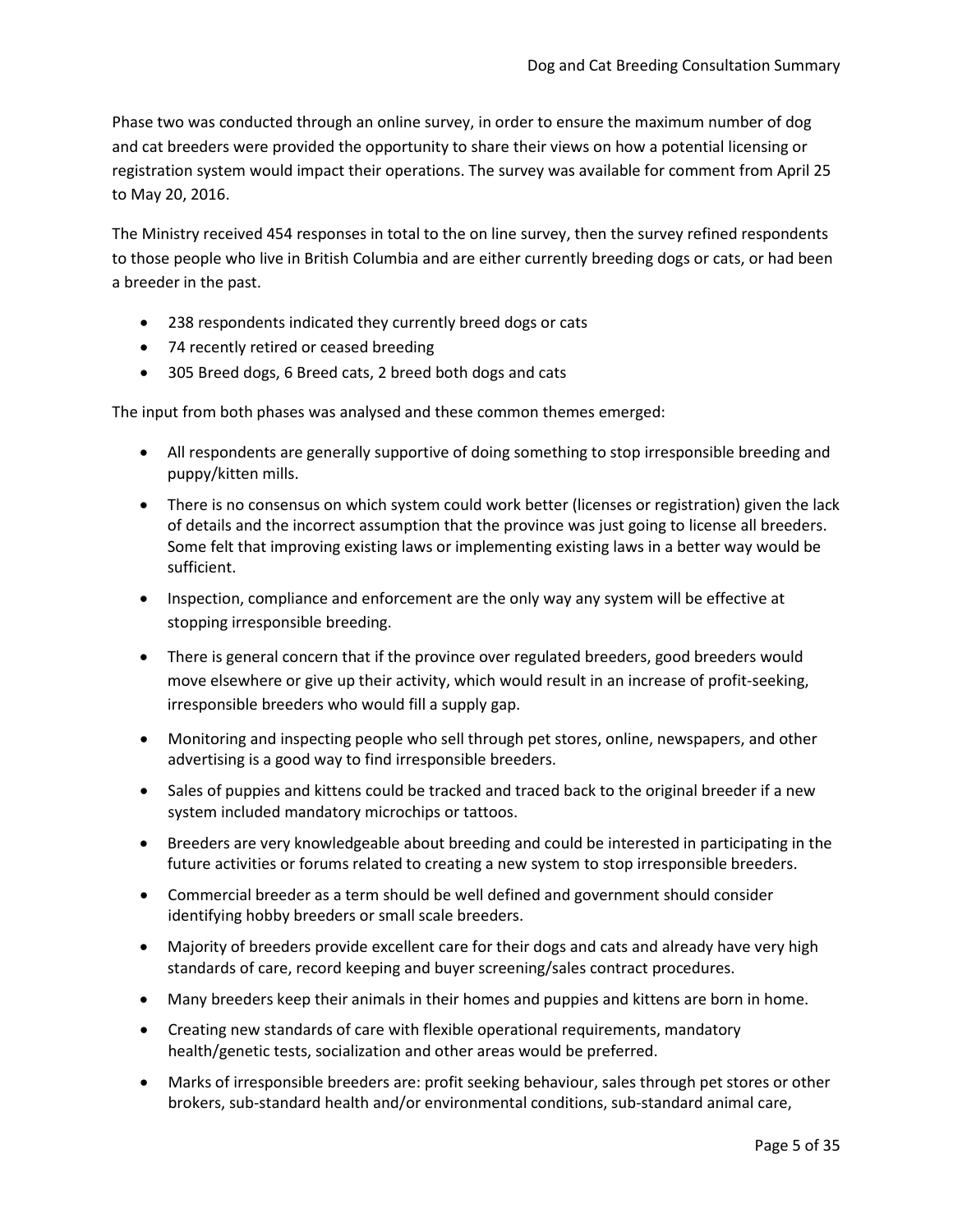treatment and/or socialization, sub-standard breeding practices which lead to genetic defects or hereditary disorders, erroneous or falsified certificates of registration, pedigrees and/or genetic background.

- There are many public education and outreach programs delivered by many different stakeholders on all aspects of pet ownership, including how to select a breeder, questions to ask, how to be a responsible pet owner and others.
- Local governments would require assistance to either reconcile existing by-laws or to transition away from by-laws.

The results of all forty questions from the online survey are presented along with a categorization of common themes from the open text responses to those questions that offered that option.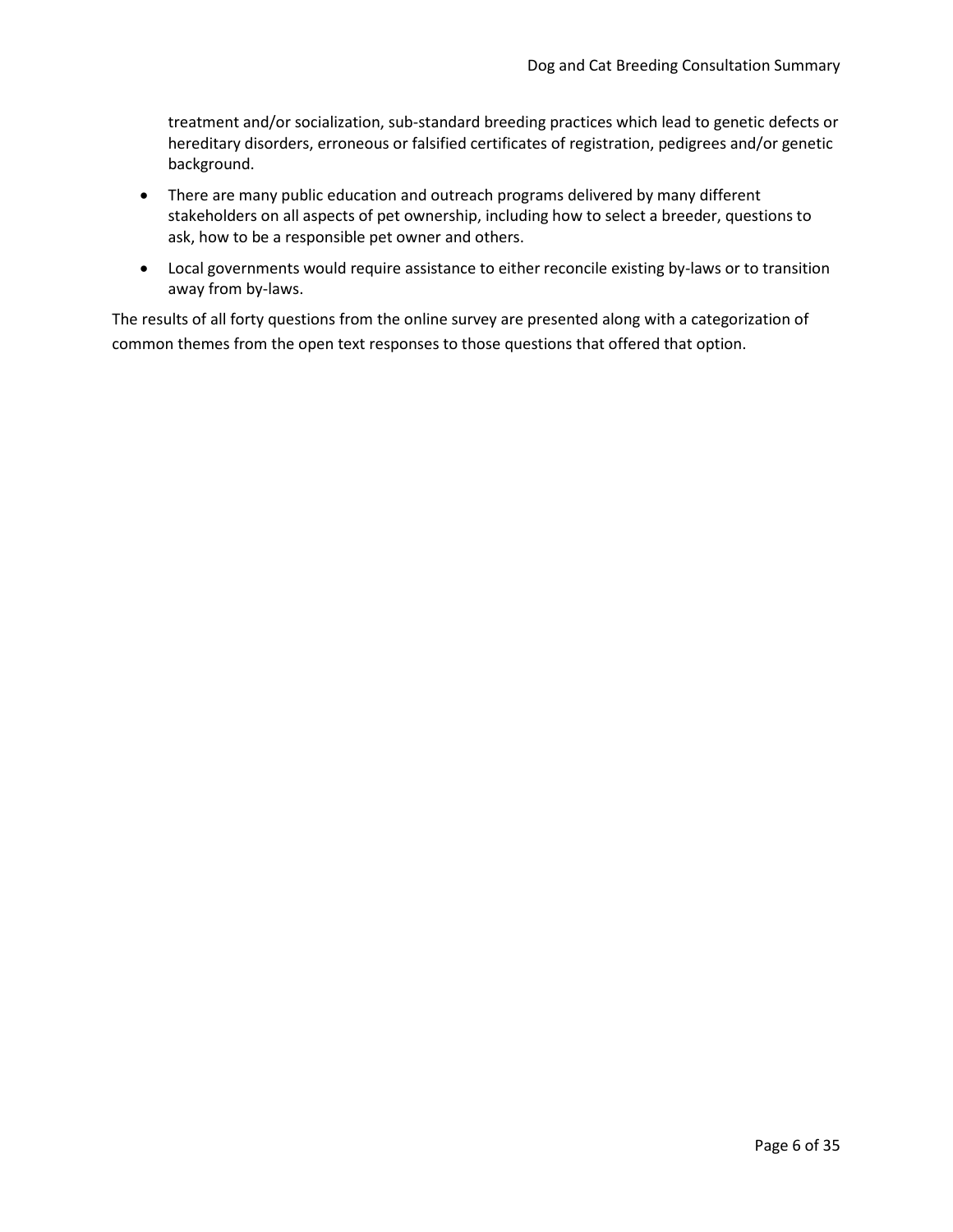<span id="page-6-0"></span>

\*Total responses = 454



<span id="page-6-1"></span>



\*Total responses = 405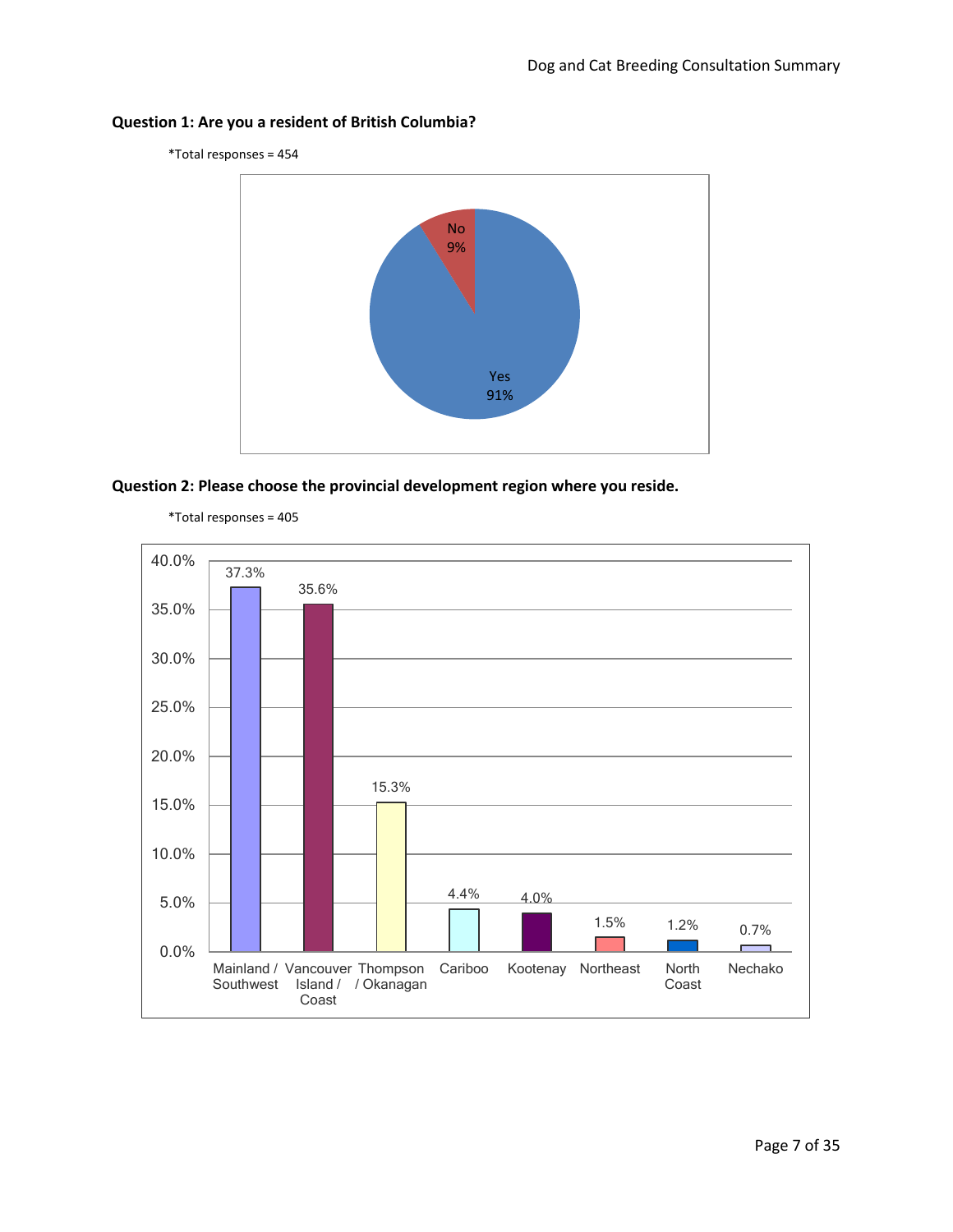## <span id="page-7-0"></span>**Question 3: Do you currently breed dogs or cats to sell or exchange any of the offspring for money or other form of compensation?**



\*Total responses = 395

#### <span id="page-7-1"></span>**Question 4: Which do you breed?**

\*Total responses = 313

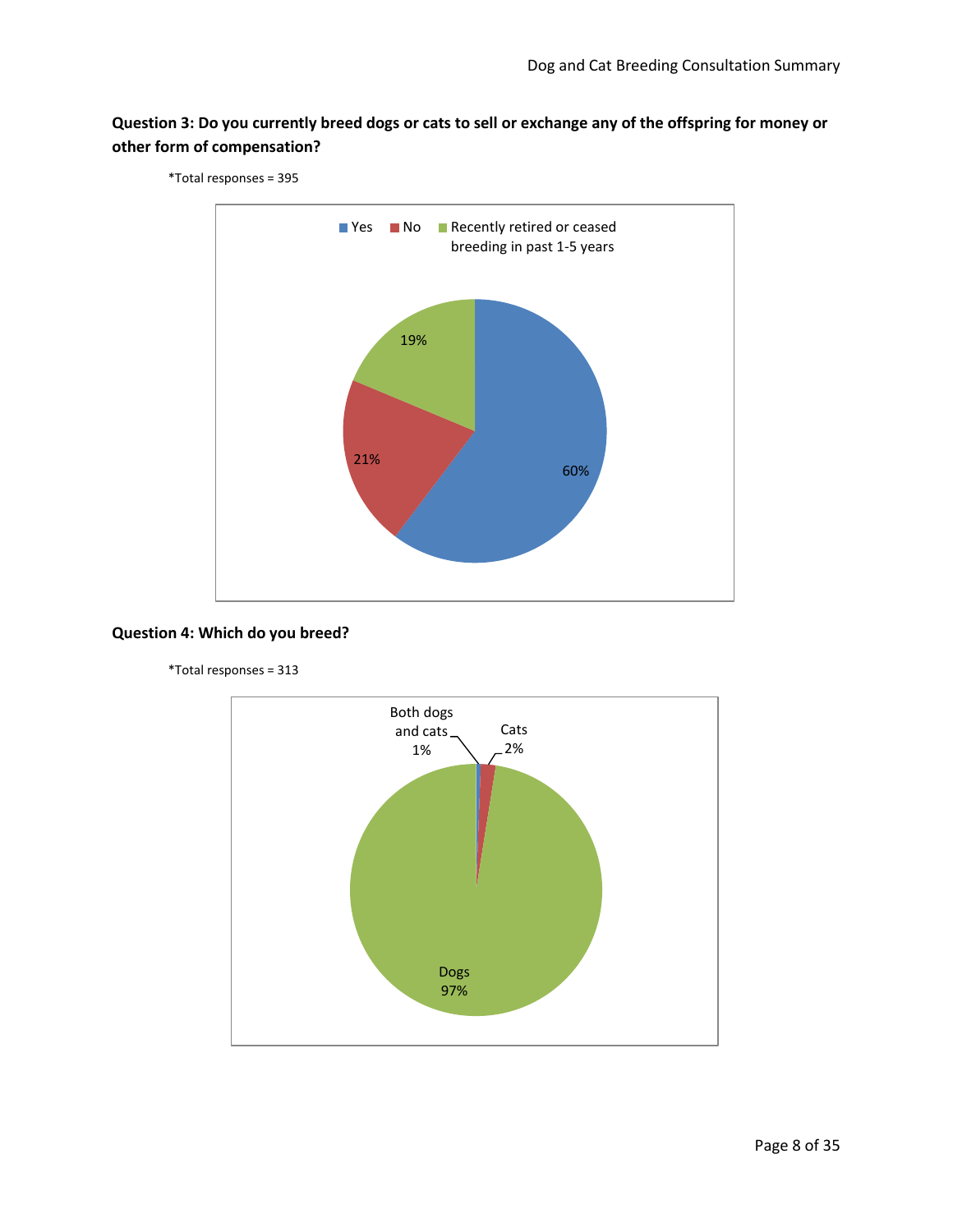#### <span id="page-8-0"></span>**Question 5: Please indicate the number of breeding females you would own in a typical year.**

'Typical year' means what you would consider your normal business conditions as a breeder, and could include past years if you are not actively breeding



\*Total responses = 302

The *'Other amount, please specify'* category resulted in 46 free text comments from respondents; the summary of results indicates several common themes as:

- 30 respondents own male and female animals, owning both sexes does not imply breeding.
- 8 indicate a complicated arrangement, including: co-ownership, co-breeding, multiple animals in waiting to determine full health tests and/or breeding potential and males and females of various status (active breeding, retired, very young).
- Age of female at time of breeding, e.g. waiting until at least 2 years of age, is indicated as important factor in planning.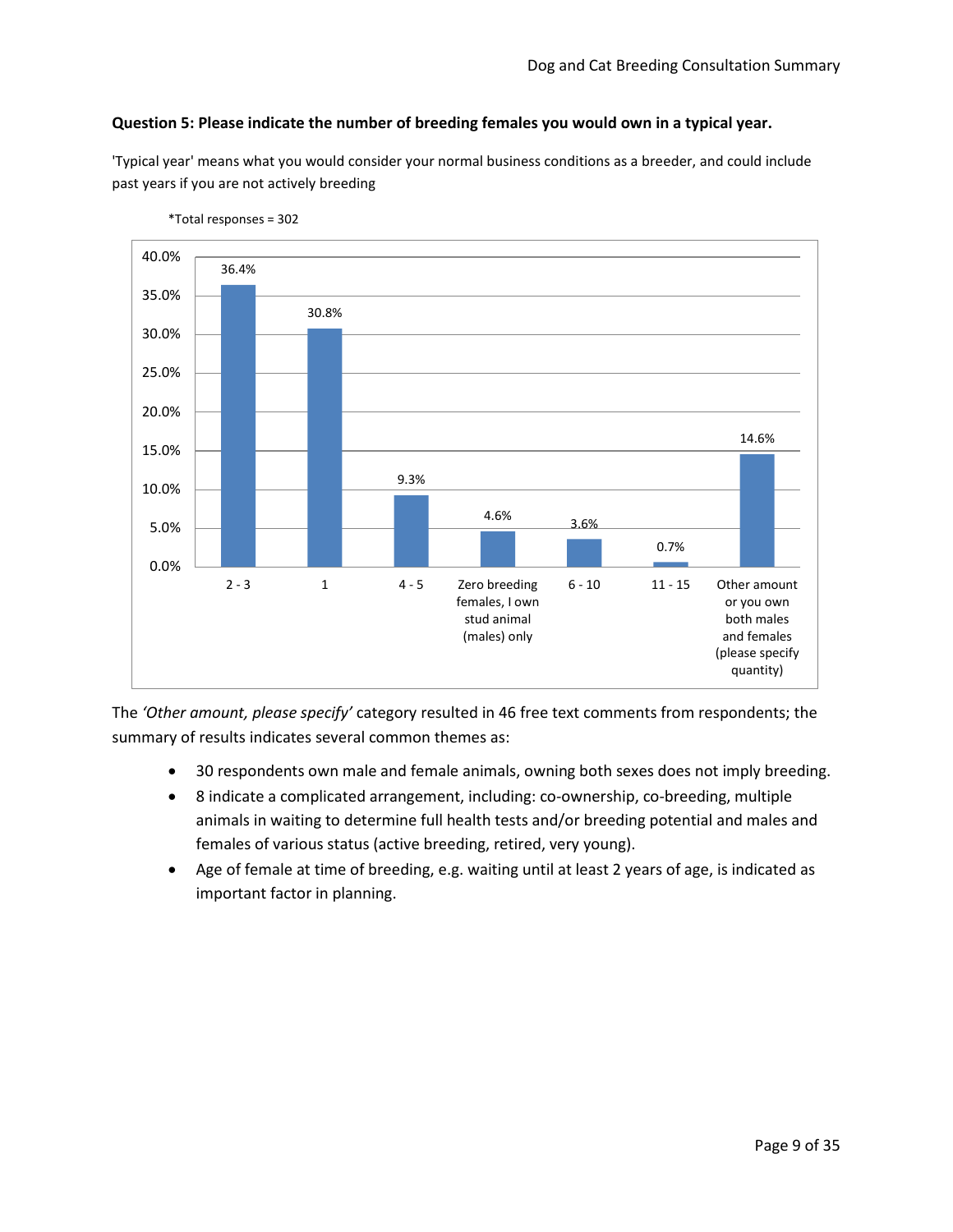

#### <span id="page-9-0"></span>**Question 6: How often do you breed your females?**

\*Total responses = 283

The *other, please specify* category resulted in 91 responses, note that the decision to breed is highly individualistic and many of the responses contain multiple answers. The summary of results indicates most common themes as:

- 37 consider multiple, animal specific factors when deciding to breed a female, including: age, fitness, results of health/genetic tests, temperament, litter sizes, show results, adequate homes, new show dog, appropriate stud available, number of previous litters, show schedule. 16 consider breeding only after all appropriate health and/or genetic testing is complete.
- 12 decide in part based on a limited number of litters per lifetime, ranges from 1-4 litters.
- 14 decide in part based on frequency, ranges from every year to every five years.
- 5 decide in part based on producing next show dogs for them.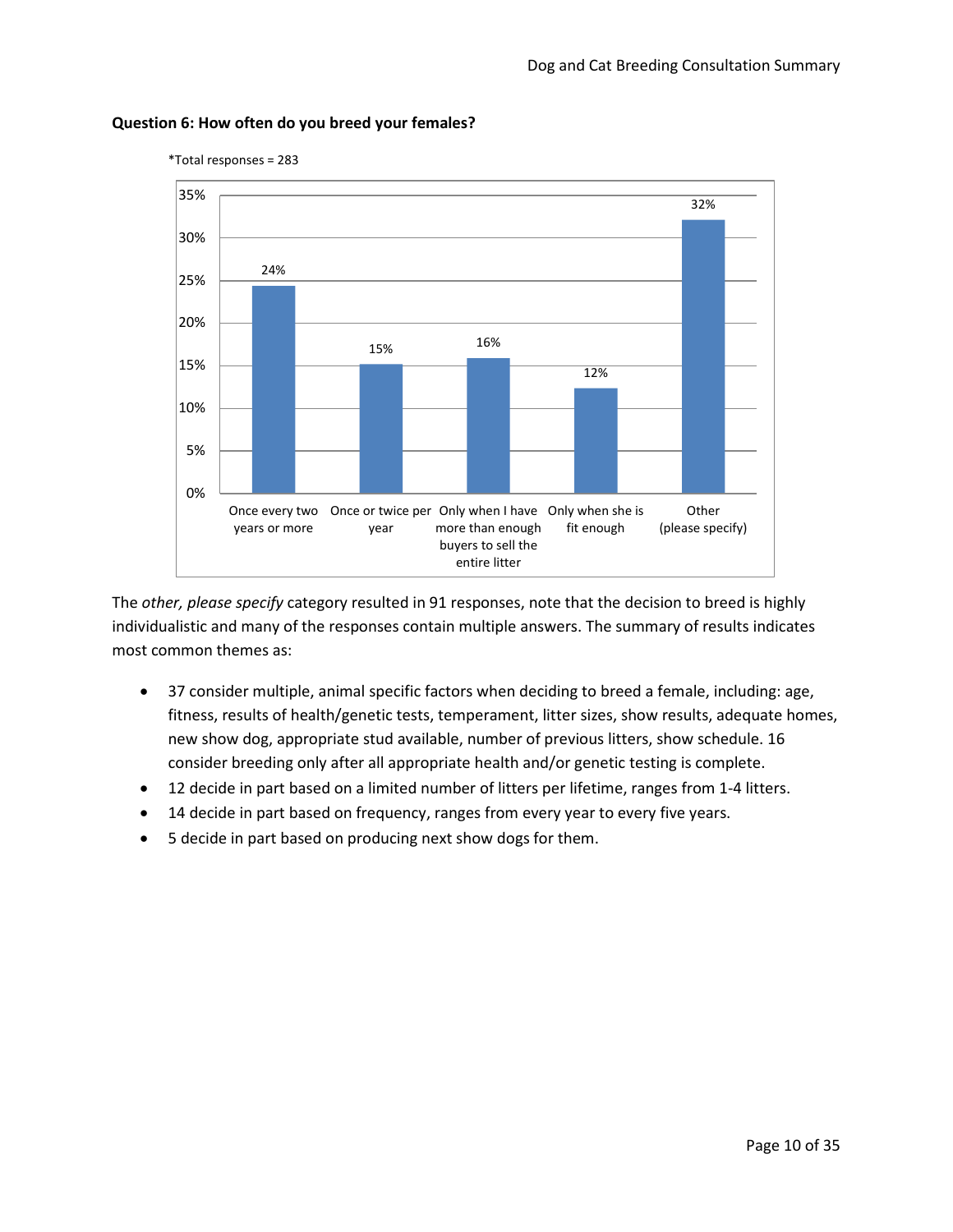

#### <span id="page-10-0"></span>**Question 7: Do you breed dogs or cats using artificial insemination techniques?**

The *other, please specify* category resulted in 45 responses, the summary of results indicates most common themes as:

- 35 would use it sometimes or occasionally, especially if it meant improving the gene pool.
- Some are planning to do it in the future, or would do it to achieve pregnancy.
- Some are not opposed to it, or feel that it depends on your situation and what options you have available.

#### <span id="page-10-1"></span>**Question 8: Do you import genetic material for the purposes of artificial insemination?**



\*Total responses = 296

\*Total responses = 296

The *other, please specify* category resulted in 28 responses, the summary of results indicates most common themes as:

- 14 indicate they have imported semen sometimes or occasionally.
- 11 indicate that they plan to do so or there are factors to consider when making the decision.
- Some felt the question was poorly worded and did not understand the question.
- Collecting semen from tom cats and impregnating queens is rare and may not be done in BC.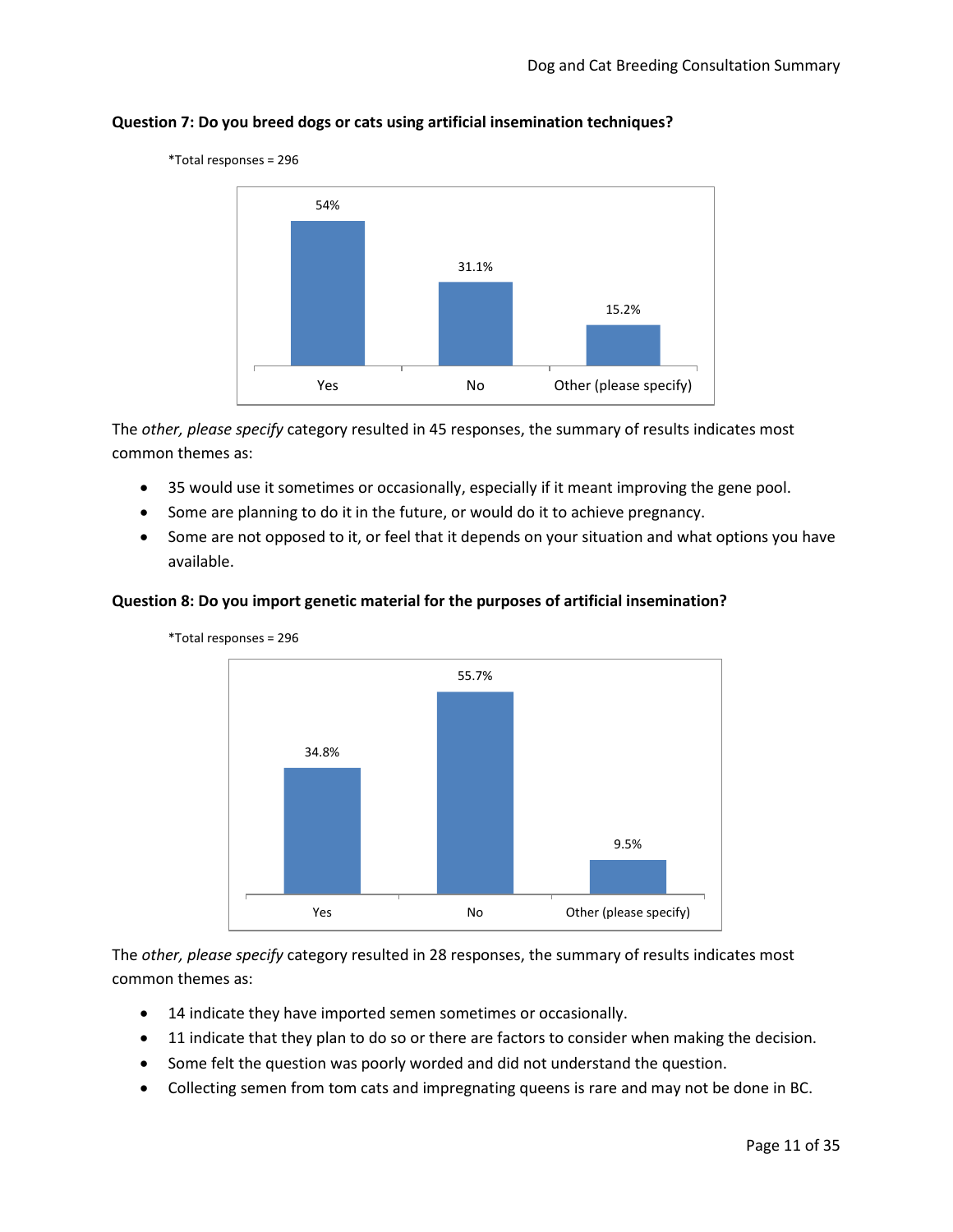<span id="page-11-0"></span>**Question 9: Please indicate the number of offspring you have sold or exchanged in the past twelve months.**



The *other, please specify* category resulted in 9 responses, respondents either indicate a very small number of puppies sold or a small number of litters in their active breeding period.

#### <span id="page-11-1"></span>**Question 10: If this is not a typical twelve month period for you, please indicate the number of offspring you have sold or exchanged in a typical year.**

\*total responses = 118

'Typical year' means what you would consider your normal business conditions as a breeder, and could include past years if you are not actively breeding.



The *other, please specify* category resulted in 11 responses where respondents indicate the following: there is no such thing as a 'typical year' when having puppies, a very small number of puppies sold or a small number of litters in their active breeding period.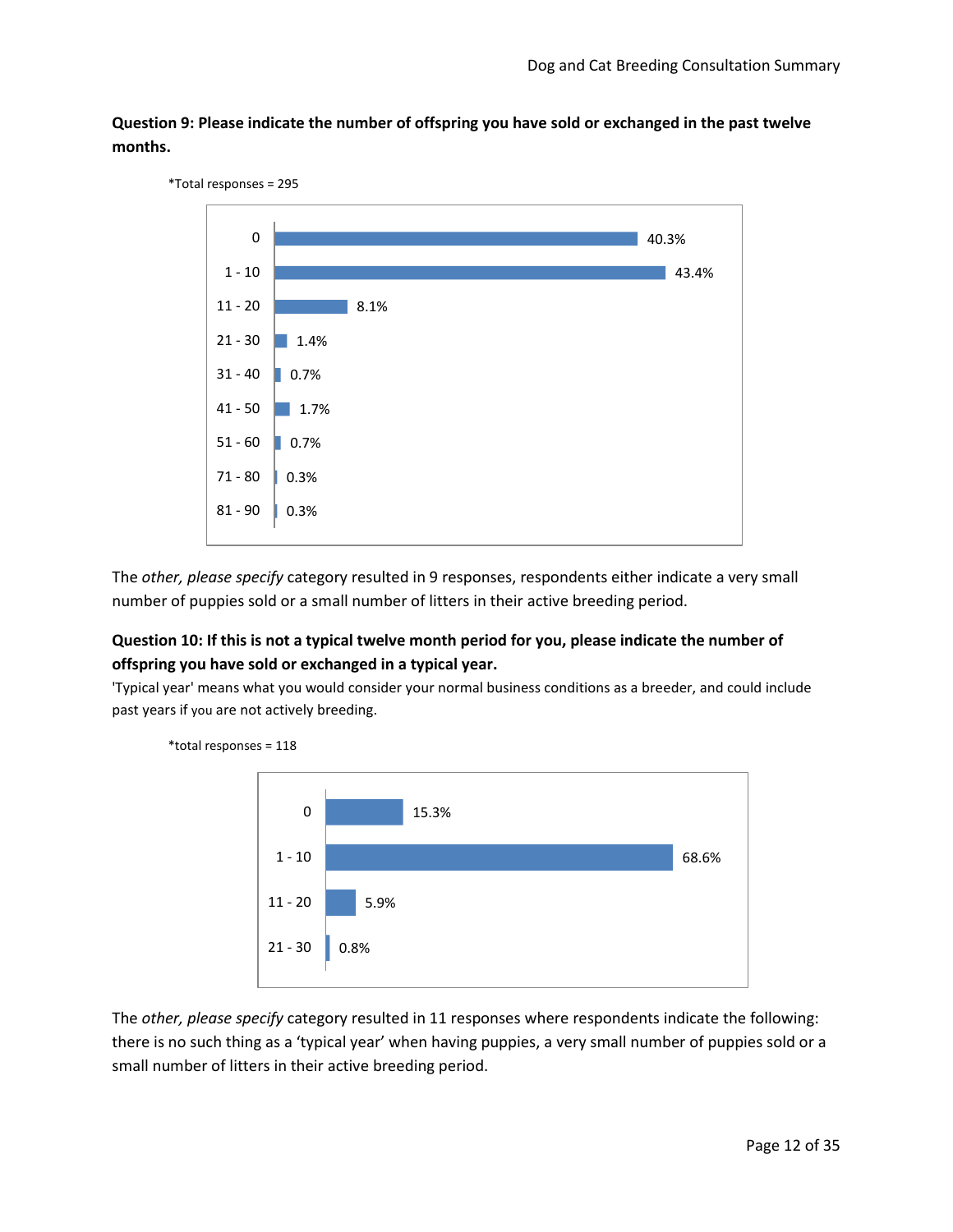

## <span id="page-12-0"></span>**Question 11: Do you supply puppies and/or kittens to retail locations?**

The *other, please specify* category resulted in 12 responses where respondents state that selling in a retail pet store is against all club rules and it would never happen.

#### <span id="page-12-1"></span>**Question 12: Are you a producer of puppies and/or kittens that are then sold by someone else, either in the province or elsewhere?**





The *other, please specify* category resulted in 9 responses where respondents state that it is unethical, contrary to breeding contracts, future owners are hand selected, or is against club rules. One respondent states they provide semen to breeding female owners and shares in profit from resulting puppies.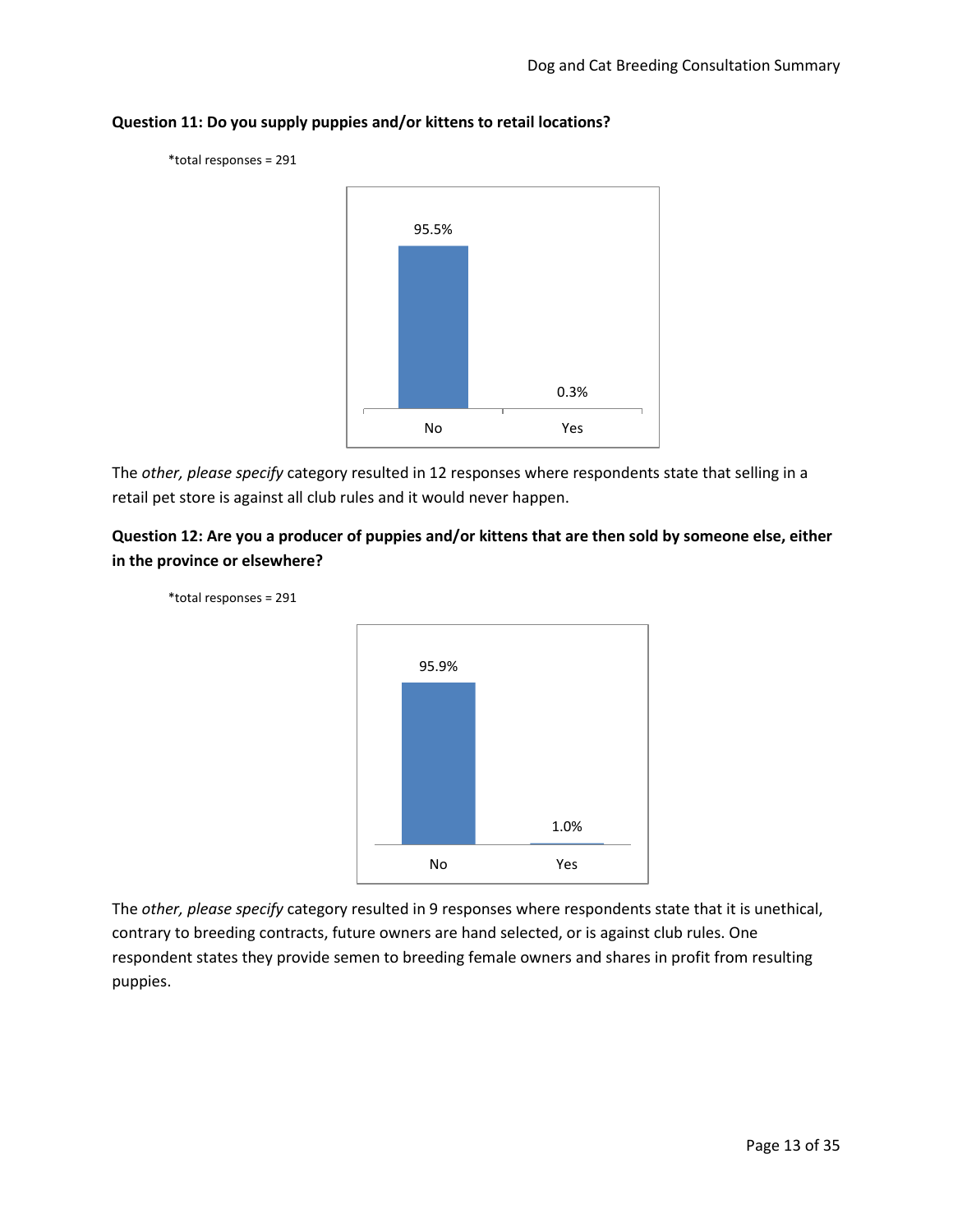

<span id="page-13-0"></span>**Question 13: Do you currently keep detailed records related to the puppies and/or kittens you produce?**

#### <span id="page-13-1"></span>**Question 14: What records do you keep?** (select all that apply)



\*total responses = 280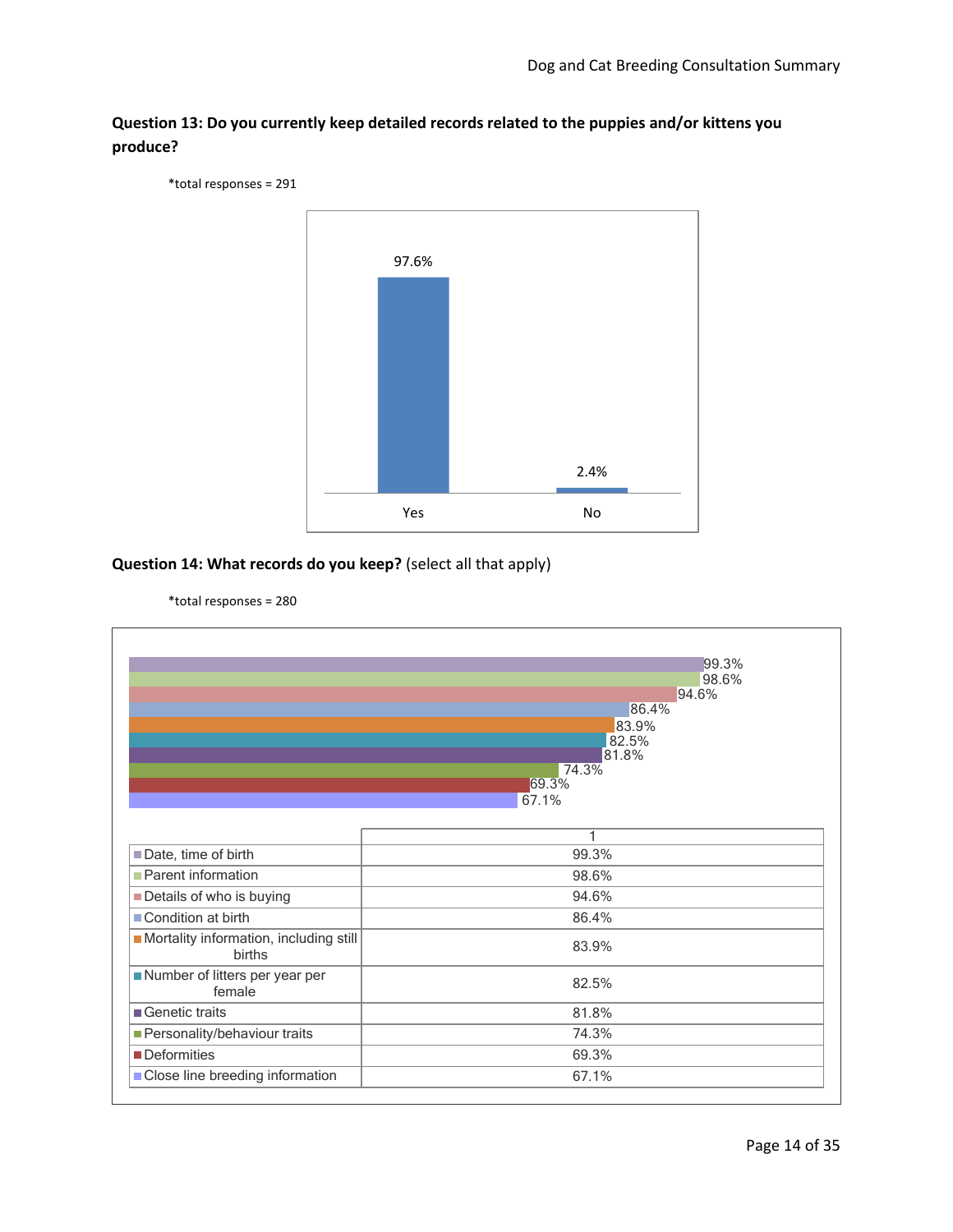The *'other, please specify'* category contained 97 responses. The summary of the main themes are:

- 21 stated they also keep all health test and genetic test records
- 19 stated they also keep very detailed and concise records of all aspects of puppies and copies are often provided to person buying the puppy.
- 19 stated registrations, microchip, and vaccinations records are kept.
- 11 stated they keep track of the health and many other aspects (show records, temperament) of puppies over the course of their lives after they are sold.
- 6 stated they keep parent, pedigree, stud records.
- 5 stated they keep legal sales agreements and legal stud agreement records.
- 4 stated they keep detailed records on each buyer and prospective buyer.
- The remaining comments ranged from: keeping competition records, abnormalities, pictures and weight gain/growth rates.

#### <span id="page-14-0"></span>**Question 15: Are you a member of a dog or cat association, breed club or other animal organization?**  (select all that apply)



\*total responses = 285

The *'other, please specify'* category contained 97 responses. The summary of the main themes are:

- 62 respondents identify breed clubs or other kennel club, often multiple, provincial, national, American and international.
- 47 respondents belong to multiple clubs (breeds, agility, training, sport, show, judging)
- 21 respondents identified belong to both Canadian and American breed clubs
- 6 respondents belong to The International Cat Association and Cat Fanciers Association.
- The remainder belonged to either informal clubs, or dog training clubs.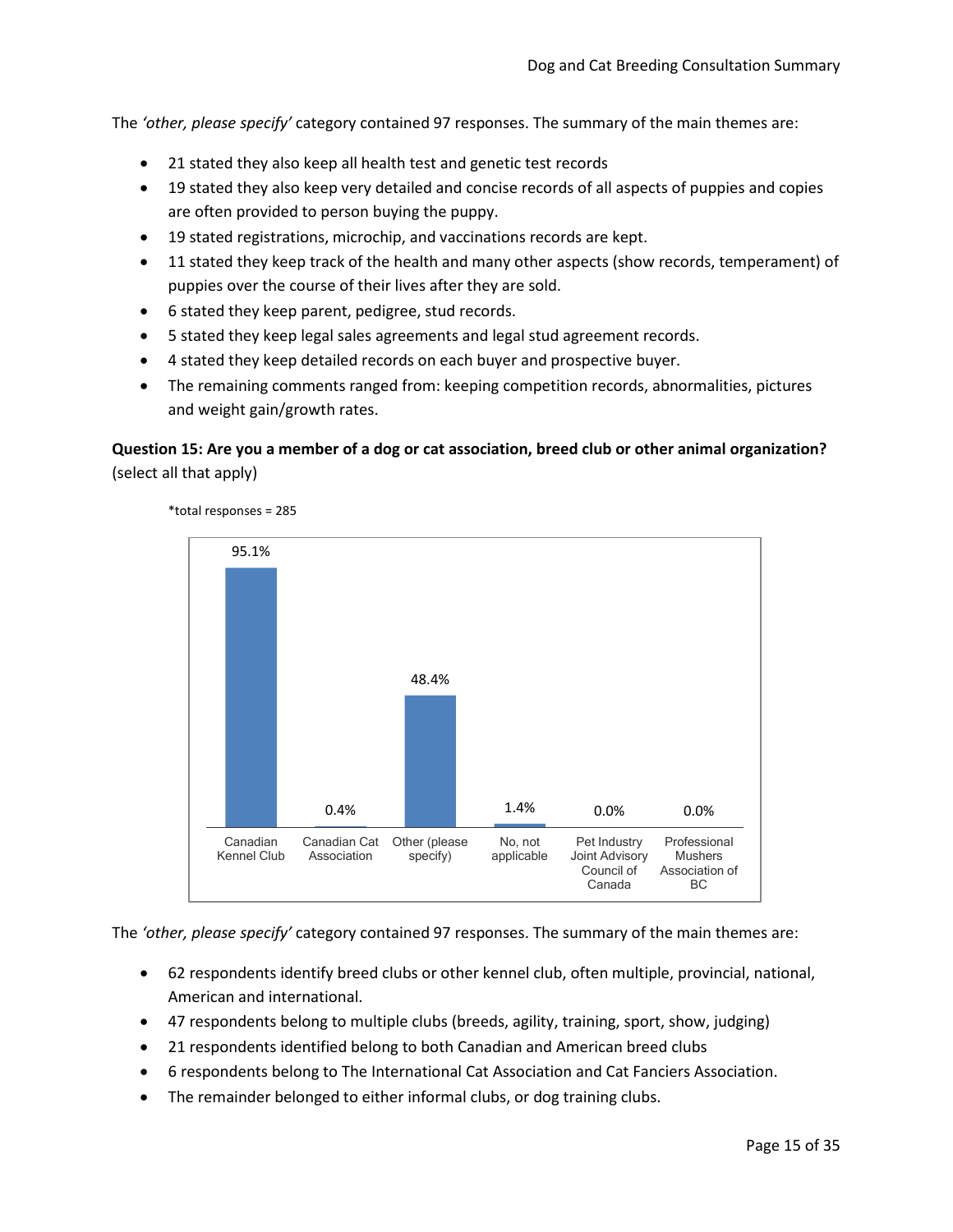<span id="page-15-0"></span>**Question 16: Do you follow pre-established standards of care, codes of practice or other generally accepted management practices when providing care to your animals?**



## <span id="page-15-1"></span>**Question 17: Which pre-established standards of care, codes of practice or other generally accepted management practices in the care of your animals do you follow?**



\*total responses = 276

The *'other, please specify'* category contained 92 responses. The summary of the main themes are:

- 60 respondents follow other breed club or other club guidelines.
- 18 respondents follow their own which are above and beyond anything out there, created from various sources: experience, vets, other management practices.
- 8 respondents consider their dogs part of their family and their standards are well above anything out there.
- A few others use municipal by-laws, vets advice or consider peer policing of your dogs as a good guide.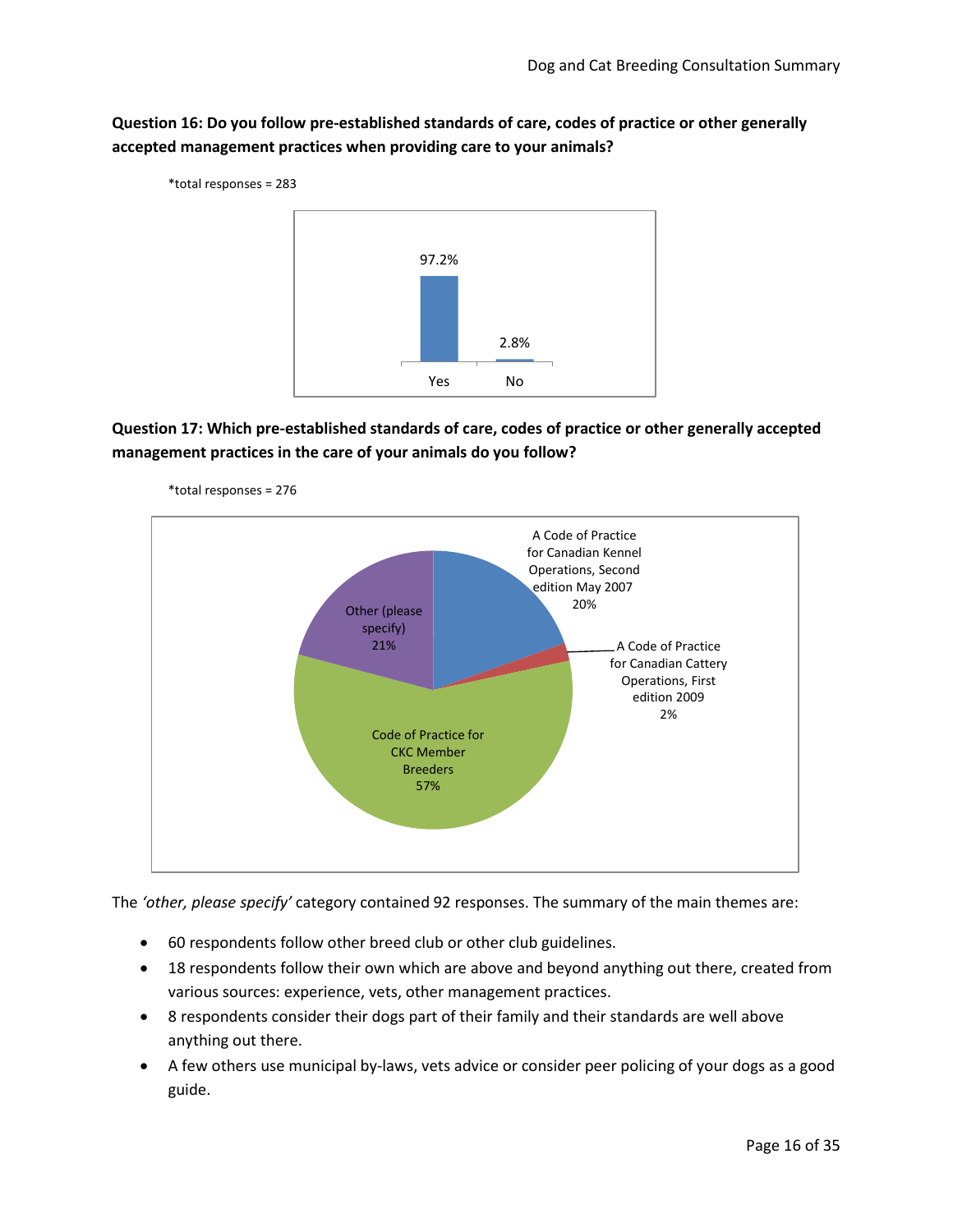

#### <span id="page-16-0"></span>**Question 18: Have you created your own breeding procedures or other operational procedures?**

The *'other, please specify'* category contained 31 responses. The summary of the main themes are:

- 15 respondents added they use their own experience, ongoing education, other breeders experience to make sure they have the best operation possible.
- 3 respondents prepare contracts, interviews and questionnaires for buyers/adopters.
- 1 also uses veterinarian's advice.

#### <span id="page-16-1"></span>**Question 19: On a scale of 1 (lowest) to 10 (highest), what is your level of concern about animal welfare as it relates to the dog and cat breeding industry in B.C.?**



\*total responses = 281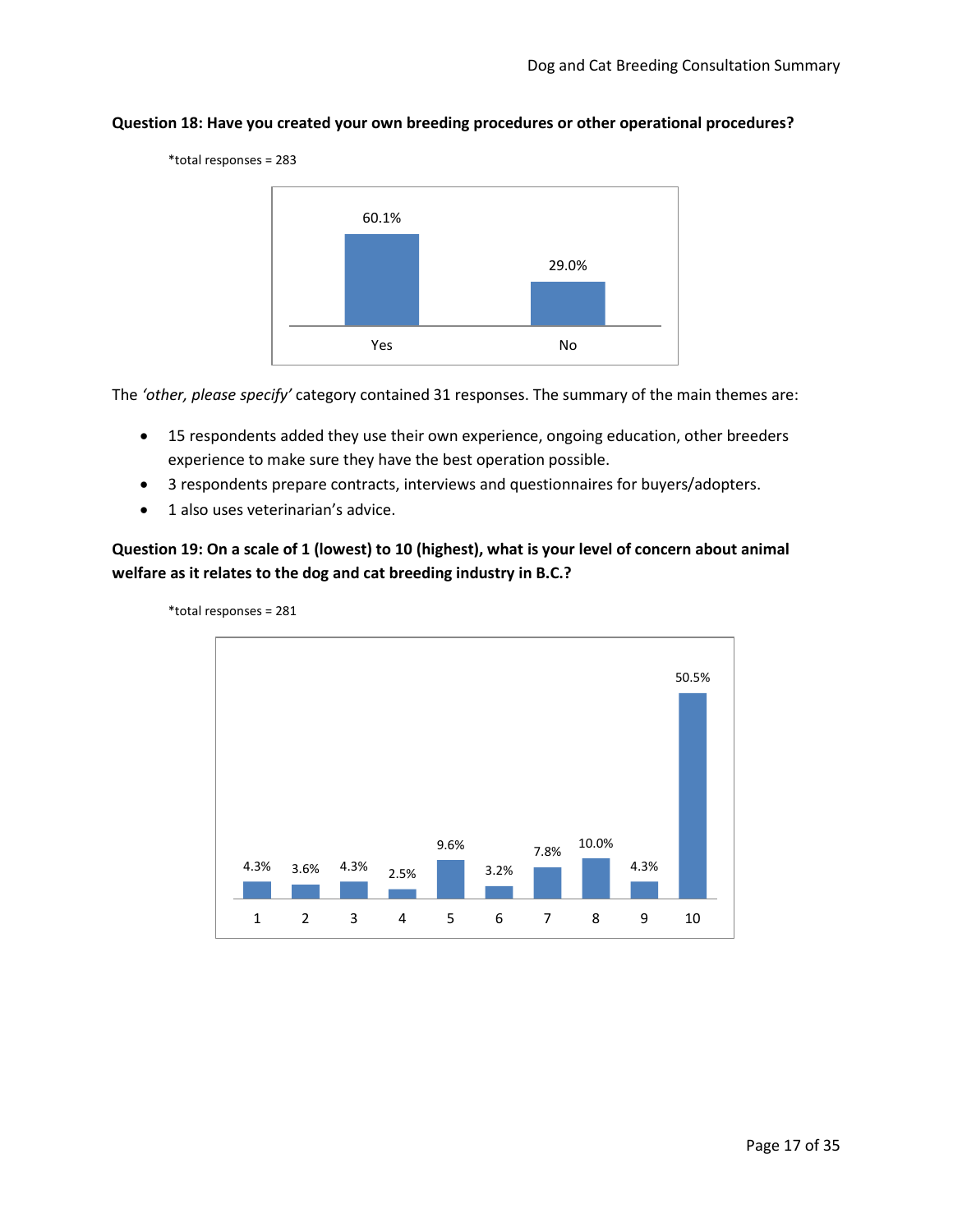## <span id="page-17-0"></span>**Question 20: When thinking about your animal welfare concerns in the dog and cat breeding industry, rank the following list to show where the B.C. government should put the most focus when developing standards of care.**

This is a high level list; each topic can contain many sub-issues. For example "Food and Water" may include: access, proper food storage, food logs/record keeping and others. The scale is: Not at all important (1), Not important (2), Neutral/No opinion (3), Important (4), Most important (5).





<span id="page-17-1"></span>**Question 21: Do you have any other animal welfare concerns in the dog and cat breeding industry that are important to you, but did not appear on the list above?**

\*total responses = 260

- 117 did not list additional animal welfare concerns.
- The remaining 143 responses were grouped into the following common themes:
	- o Target puppy mills, irresponsible breeders, designer dogs or those that breed for profit.
	- o Importance of health tests, genetic testing, socialization and mental stimulation for resulting welfare of offspring.
	- o Welfare would improve with proper education, training and enforcement of new rules, or using the existing rules more effectively.
	- o Generally not accepting of government interference or a reduction of rights in an arbitrary way that could push out small scale breeders.
	- o Target or make rules applicable to: sales in pet stores, rescues, shelters, importation, groomers, vets, all animals and catteries.
	- o Appropriate numbers of animals, litters, ages of breeding, duration of breeding.
	- o Some indicated microchips or mandatory identification of puppies, addition of purchasing contracts, owner's ability, choosing homes as ways to improve welfare.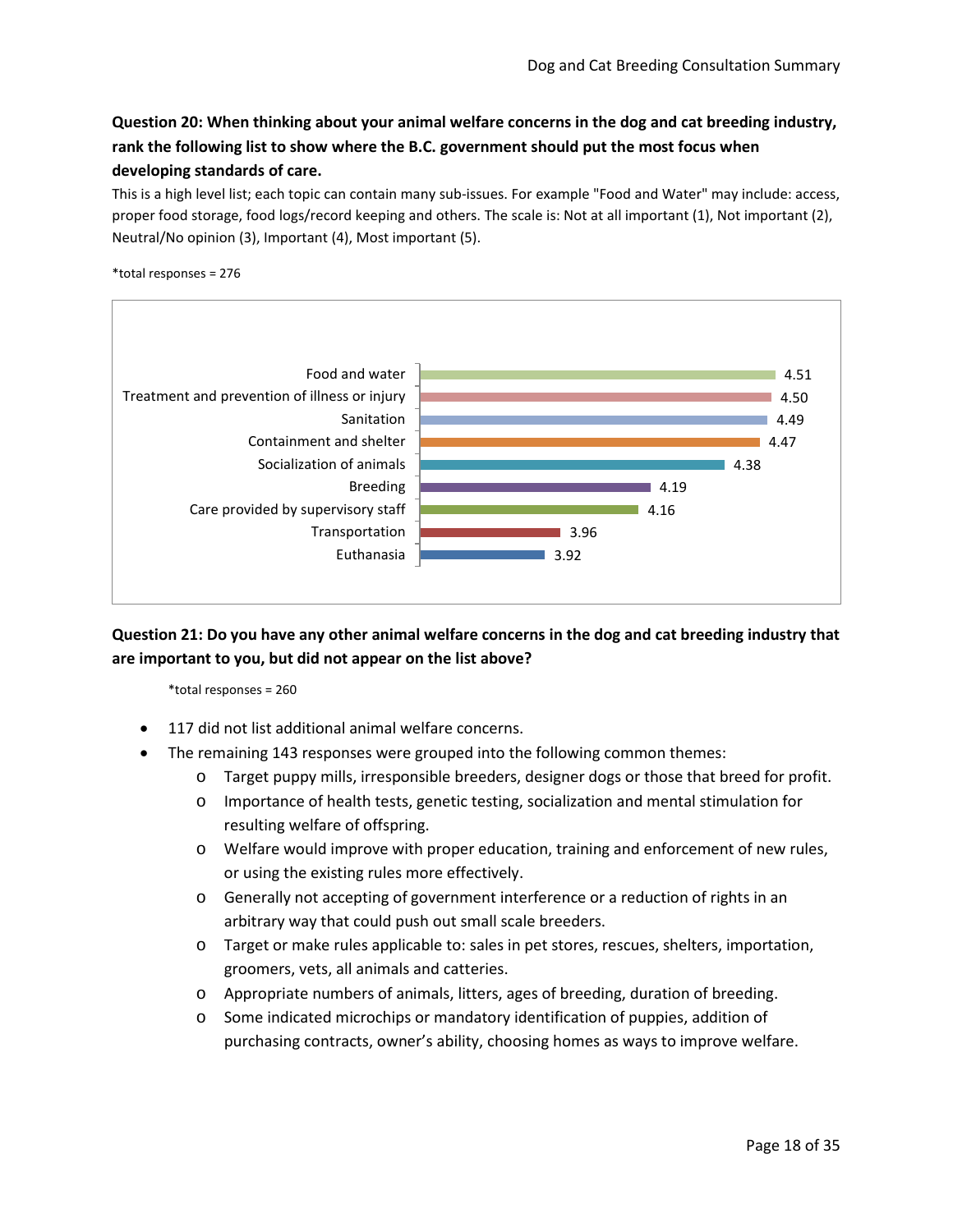## <span id="page-18-0"></span>**Question 22: Do you agree or disagree with these potential advantages to creating regulatory standards of care for dog and cat breeders?**



68 respondents chose to add extra opinion in *'Other potential advantages please specify'* to creating regulatory standards of care. The following are common themes:

- 18 respondents stated that a new Act could not get bad breeders
- 16 saw no advantages at all
- 6 respondents thought inspection of some type may make it work
- 5 respondents want to use existing Act in a more effective way
- 4 respondents felt that increasing education would improve the current situation
- 4 respondents felt that any new Act would have the effect of penalizing good breeders
- Single responses included: expand idea to all animals, health tests are important, consider microchips, prevent selling in stores and online, make sure socialization is included, target large scale operations, overall too restrictive, issues with vaccination, use breeders as mentors.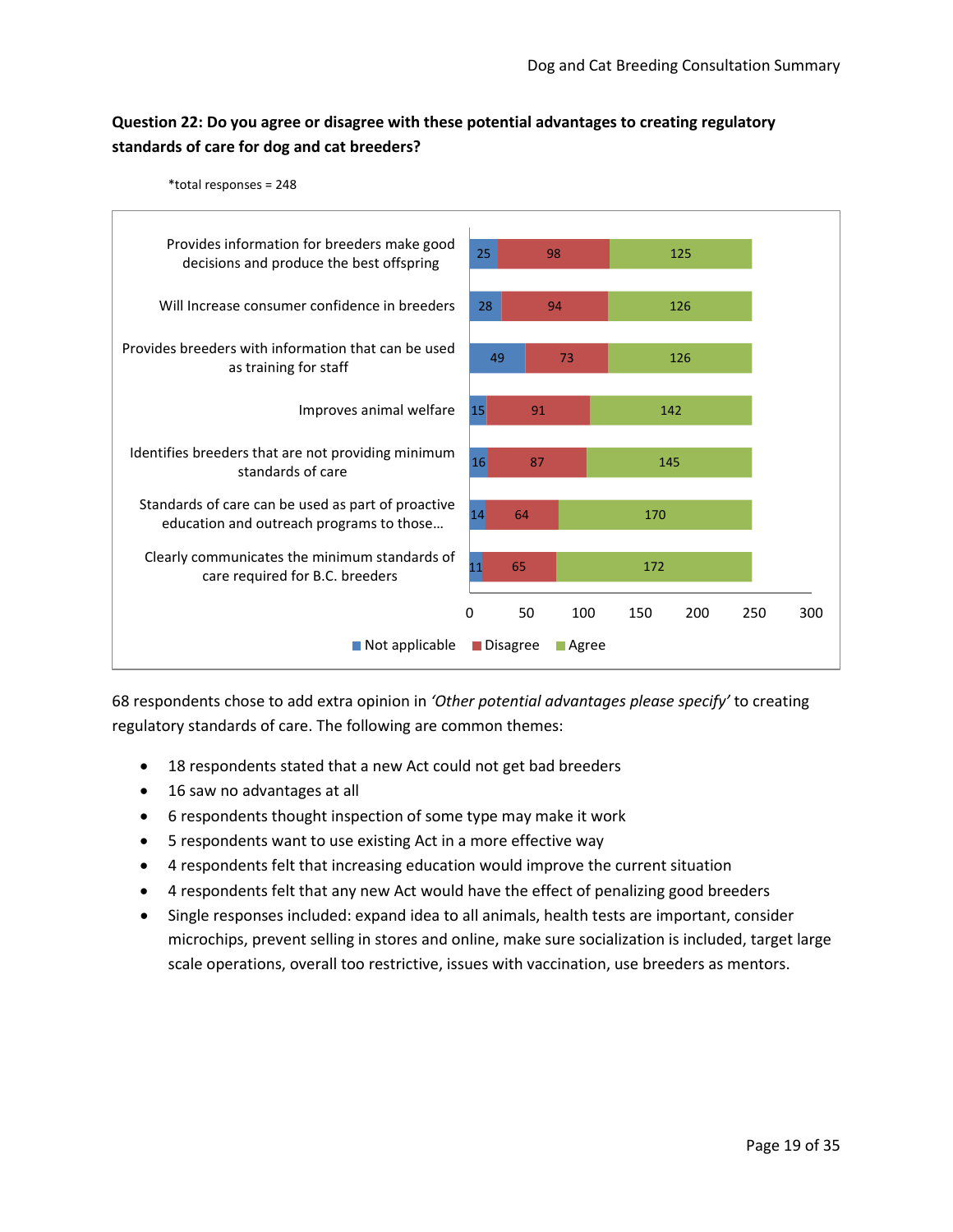## <span id="page-19-0"></span>**Question 23: Do you agree or disagree with these potential disadvantages to creating regulatory standards of care for dog and cat breeders?**





79 respondents chose to add *'Other potential disadvantages, please specify'* to creating regulatory standards of care. The following are common themes:

- 26 stated the disadvantage is bad breeders will not follow any rules; therefore the system would be ineffective.
- 16 stated the added burden of standards that add no value would cause good breeders to go out of business or move away.
- 12 stated the disadvantages lie in implementation of the regulation and enforcement problems, including not trusting SPCA, no competent resources, no financing.
- 3 stated the disadvantage is the standard would be too general, or could not accommodate home raised litters.
- 3 stated they welcome the approach provided there is consideration for small scale breeders.
- 2 stated that the breeders are not the problem, it is the sales side that is the driver of puppy mills and bad breeding
- 1 stated that education would be most useful in getting results.
- 1 stated that government oversight is not required.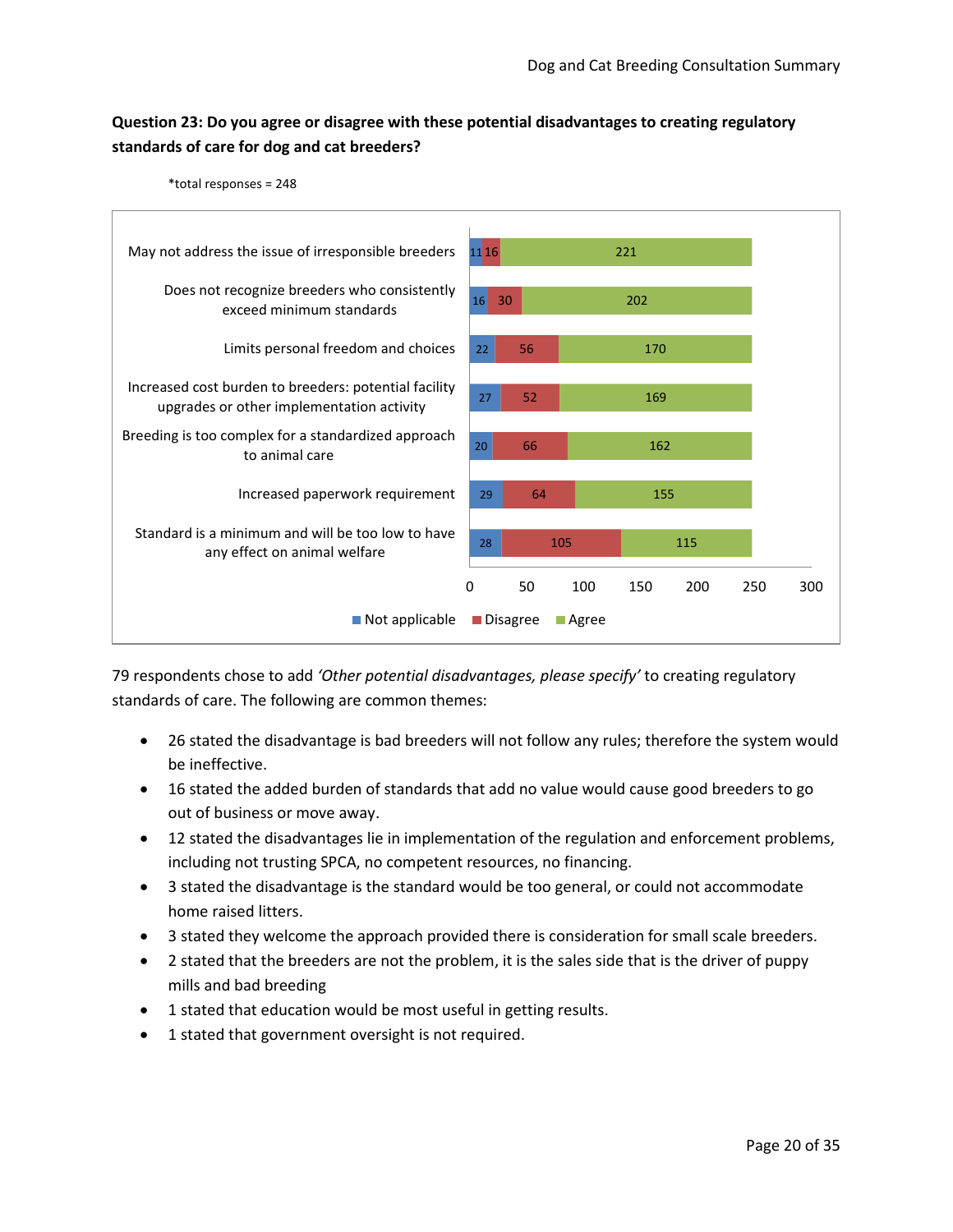

#### <span id="page-20-0"></span>**Question 24: How do you think irresponsible breeders will be found? [select all that apply]**

106 respondents chose to include additional ways irresponsible breeders could be found in the *'Other, please specify'* category. The following are common themes:

- 22 chose to restate using complaints from public, neighbours, service people and others.
- 17 state that the best way to find them are to use some form of inspection.
- 16 think that irresponsible breeders will never be found or stopped.
- 16 state active monitoring of internet and other advertisements and sales channels will uncover most irresponsible breeders.
- 8 state increasing education or public awareness is helpful.
- 6 state veterinarians can be involved in identifying issues related to puppies or kittens that is a result of poor breeding conditions.
- 4 state using microchips for all puppies is useful to track back to breeders when health problems arise.
- 4 think that there could be a proliferation of fake complaints against breeders because of personal vendettas, or anti-breeding stances.
- Remainder of comments ask to enforce existing laws, make new laws applicable to pet stores and shelters, set laws for sales of puppies, fix problems with importing dogs and cats, monitor volume of offspring or animals on premises as a red flag and to continue to work with good breeders.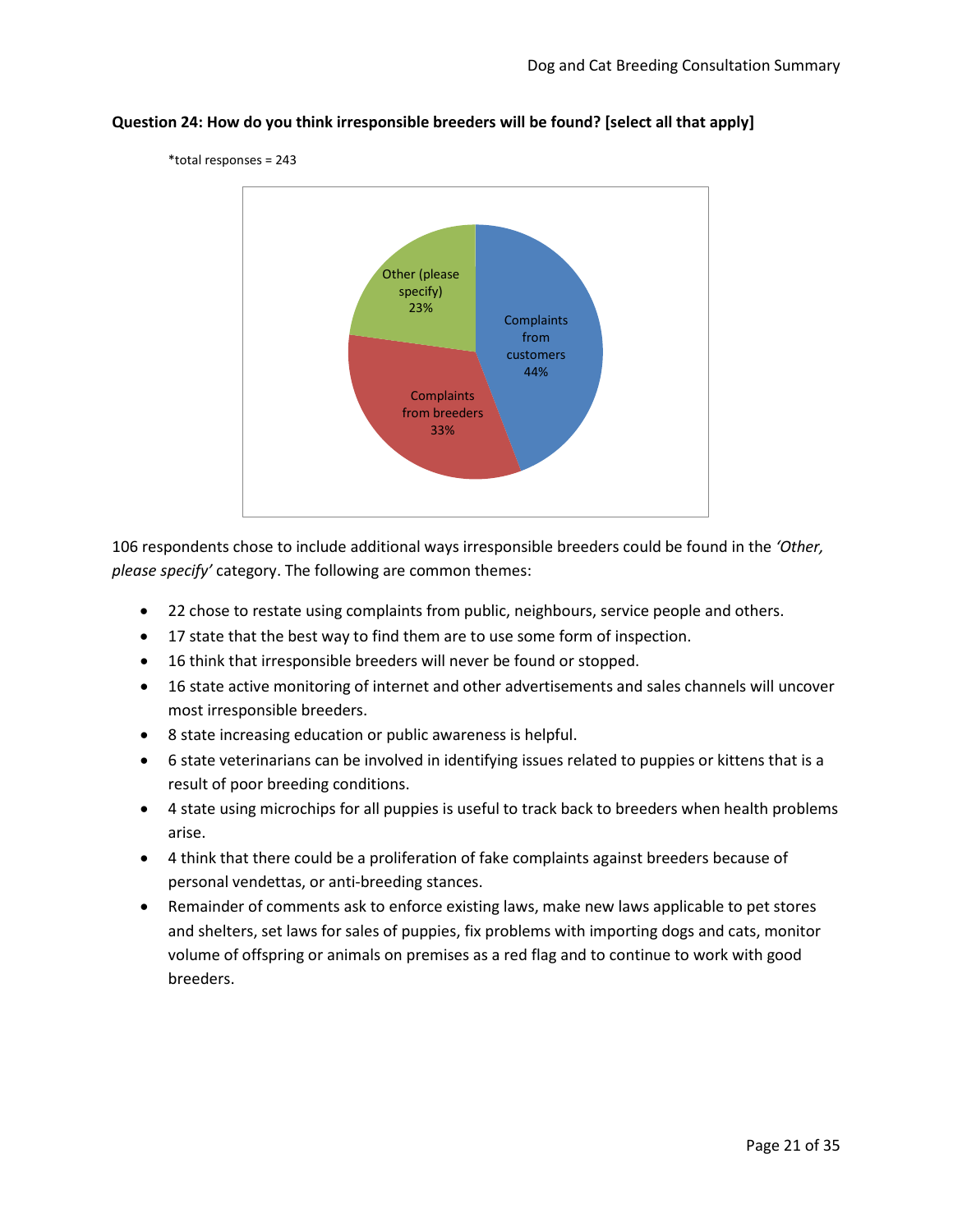

## <span id="page-21-0"></span>**Question 25: Are there higher risk breeder categories which require more oversight?**

\*total responses = 243

- 17 stated look at popular breeds in demand, mixed breeds or designer dogs/cats.
- Other comments related to: rescues and import organizations, specific health issues, age of female, frequency of litters, number of employees or income, monitor people with existing complaints, large numbers for sale, those not registered with a breed club, older or sick animals that are being bred, monitor those that don't use sales contracts or sell online or at retail locations.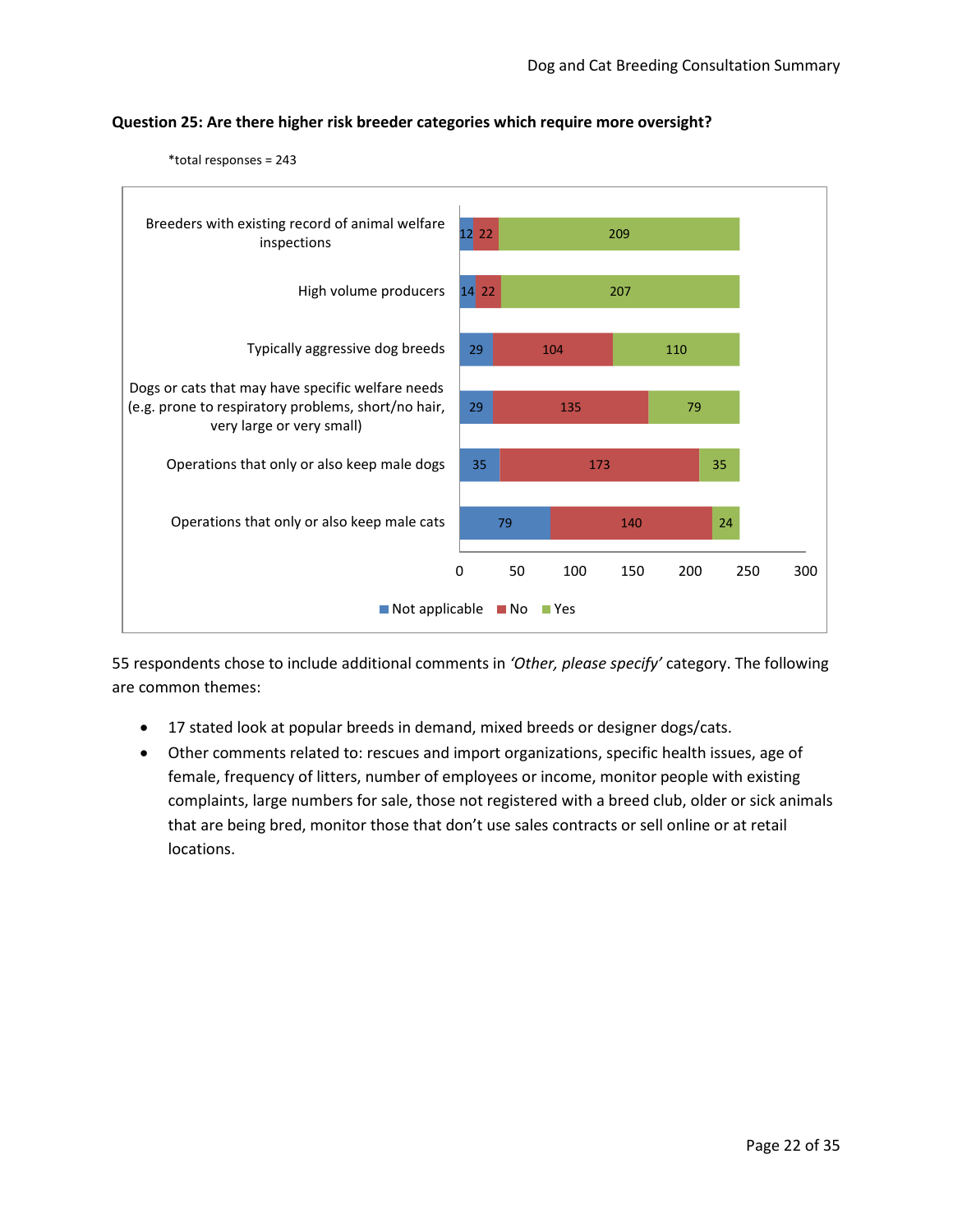## <span id="page-22-0"></span>**Question 26: In what ways will animal welfare at breeding establishments improve if British Columbia strengthens regulatory oversight of dog and cat breeding?**





- 18 stated target mills in some way and this new law will only negatively impact good breeders.
- 11 stated without compliance and enforcement inspections the new law will not work.
- 9 stated that government should not do this or there will be no improvements.
- 6 stated improve through more public education on animal ownership in general.
- Remaining comments relate to: fixing current laws and enforcing them, limit number of litters per year, recognize good breeders, record keeping, target rescue groups bringing in dogs from all over the world and bio-security concerns about inspectors transferring diseases.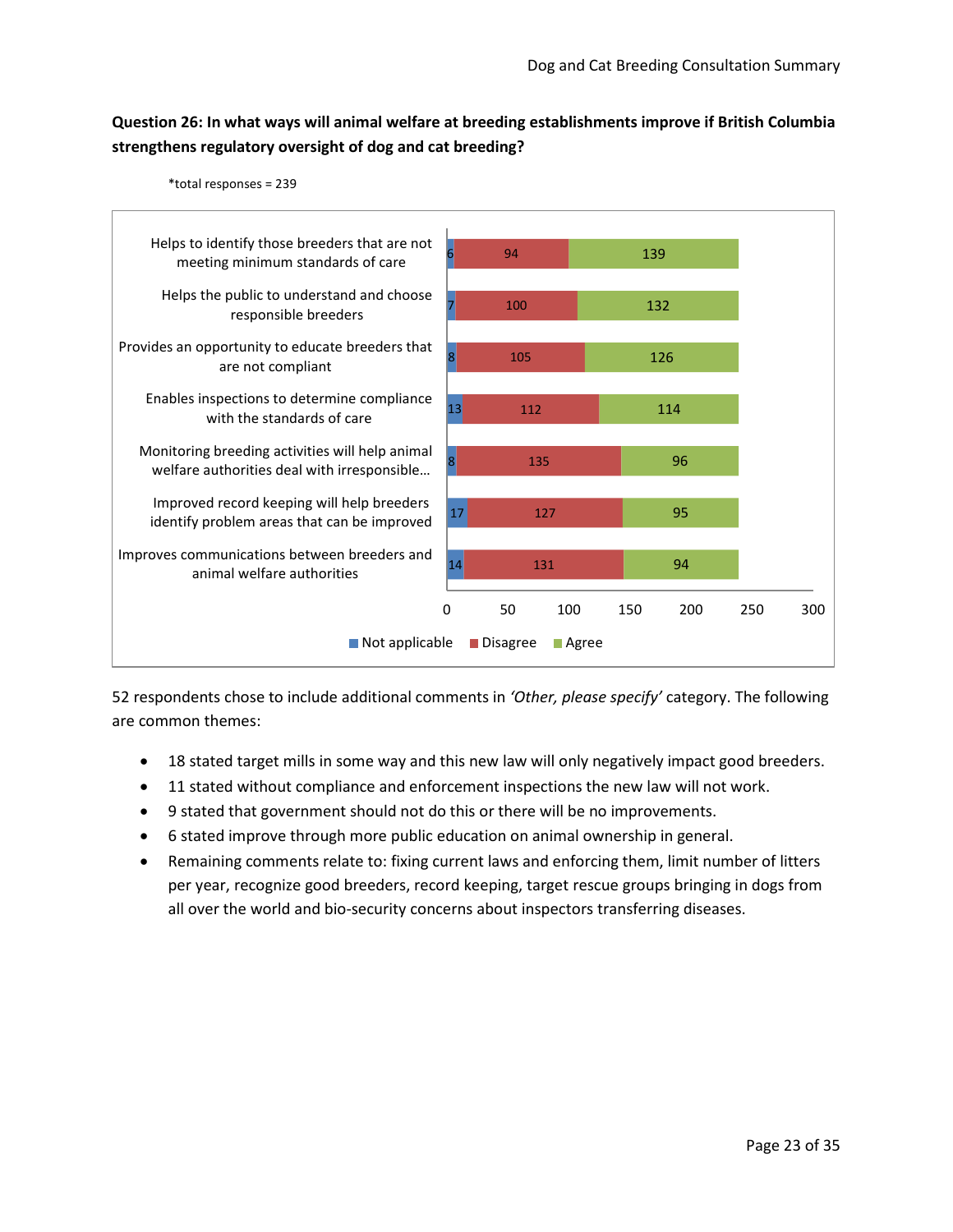#### <span id="page-23-0"></span>**Question 27: What are the weaknesses of improving regulatory oversight of dog and cat breeding?**

\*total responses = 239



- 14 stated that the main weakness will be lack of good compliance and enforcement.
- 18 stated it won't stop bad breeders, will make them go underground further, it will simply discourage good breeders, and the demand will be filled by bad breeders.
- Other comments related to addressing animal welfare and issue of imports, rescue agencies, sales in pet stores, including a hobby breeder category, sales through brokers, more education, limit number of breeding animals, fix and use existing laws, use microchips as a way to further monitor sales, make sure any standard is able to be updated once new information is available.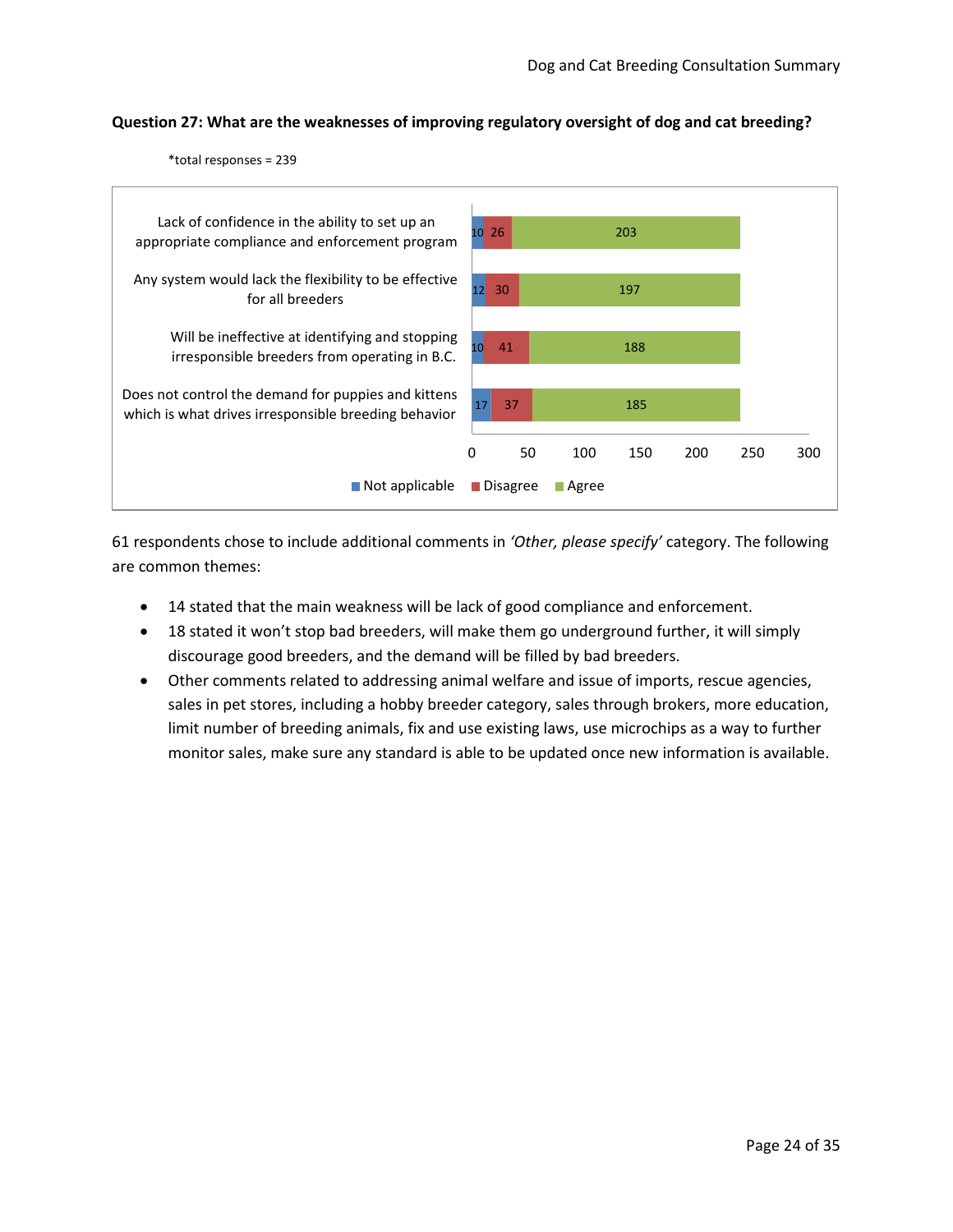

#### <span id="page-24-0"></span>**Question 28: Are you willing to pay for registration and/or licensing?**

\*total responses = 237

- 49 stated they already pay through a breed club.
- 13 stated they are not supportive.
- 8 stated willingness depends on cost.
- 6 stated yes they are willing to pay.
- 4 stated look at no cost for small scale breeders.
- 3 suggested using CKC fee as the licence fee
- The remaining comments related to making sure there is a stiff penalty for not paying, paying for registration of licensing will take away money needed to care for animals, and the irresponsible breeders will not pay.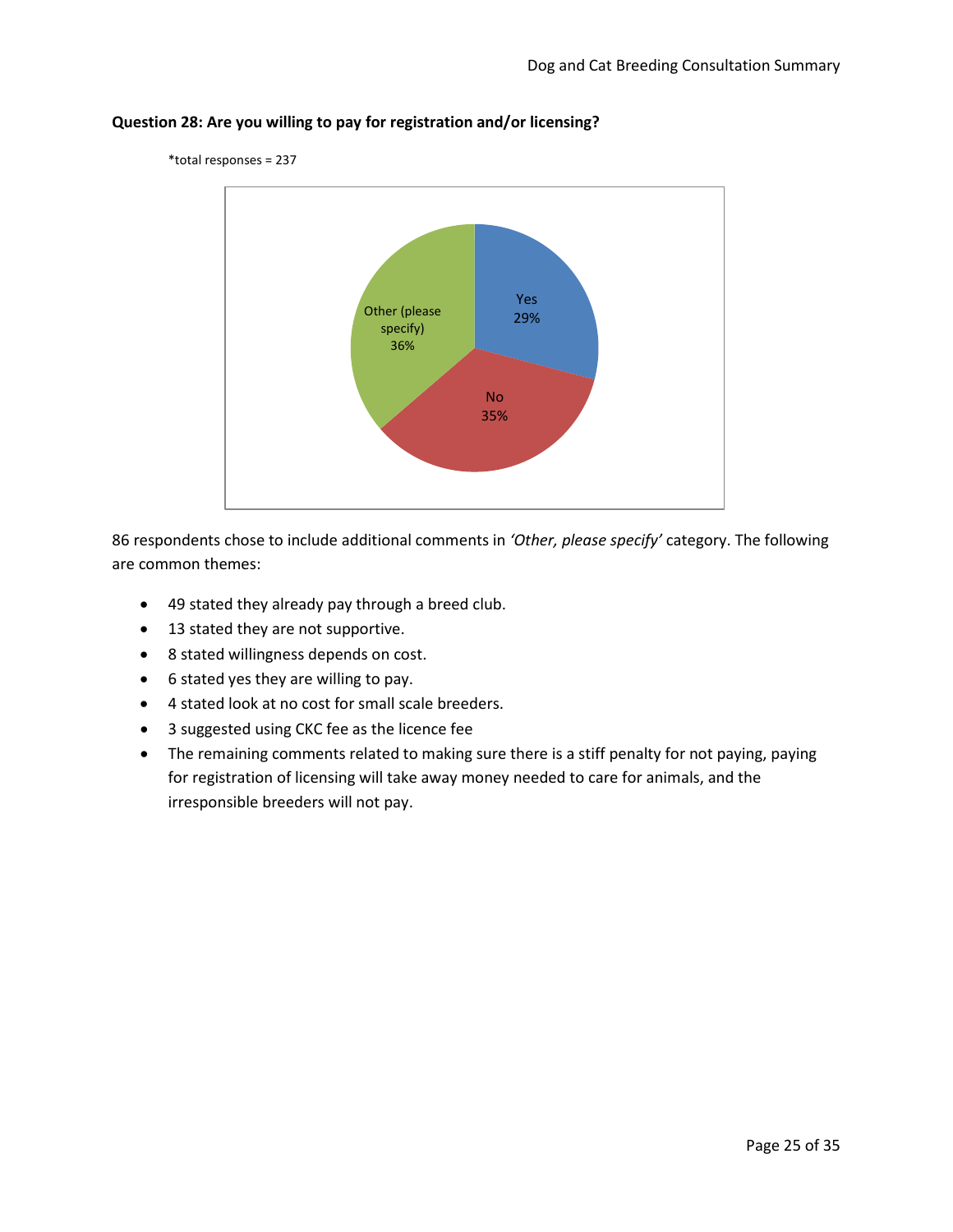

### <span id="page-25-0"></span>**Question 29: What is the maximum you would be willing to pay?**

\*total responses = 237

78 respondents chose to answer *'Other amount, please specify'* category. The following are common themes:

- 43 stated they are not willing to pay any amount.
- 12 indicated payment should be based on volume.
- 11 stated they did not know the amount they are willing to pay.
- 8 stated they would pay a small amount or a one-time payment.
- 2 stated they are willing to pay any amount.
- 1 stated that they would pay any amount that covers enforcement.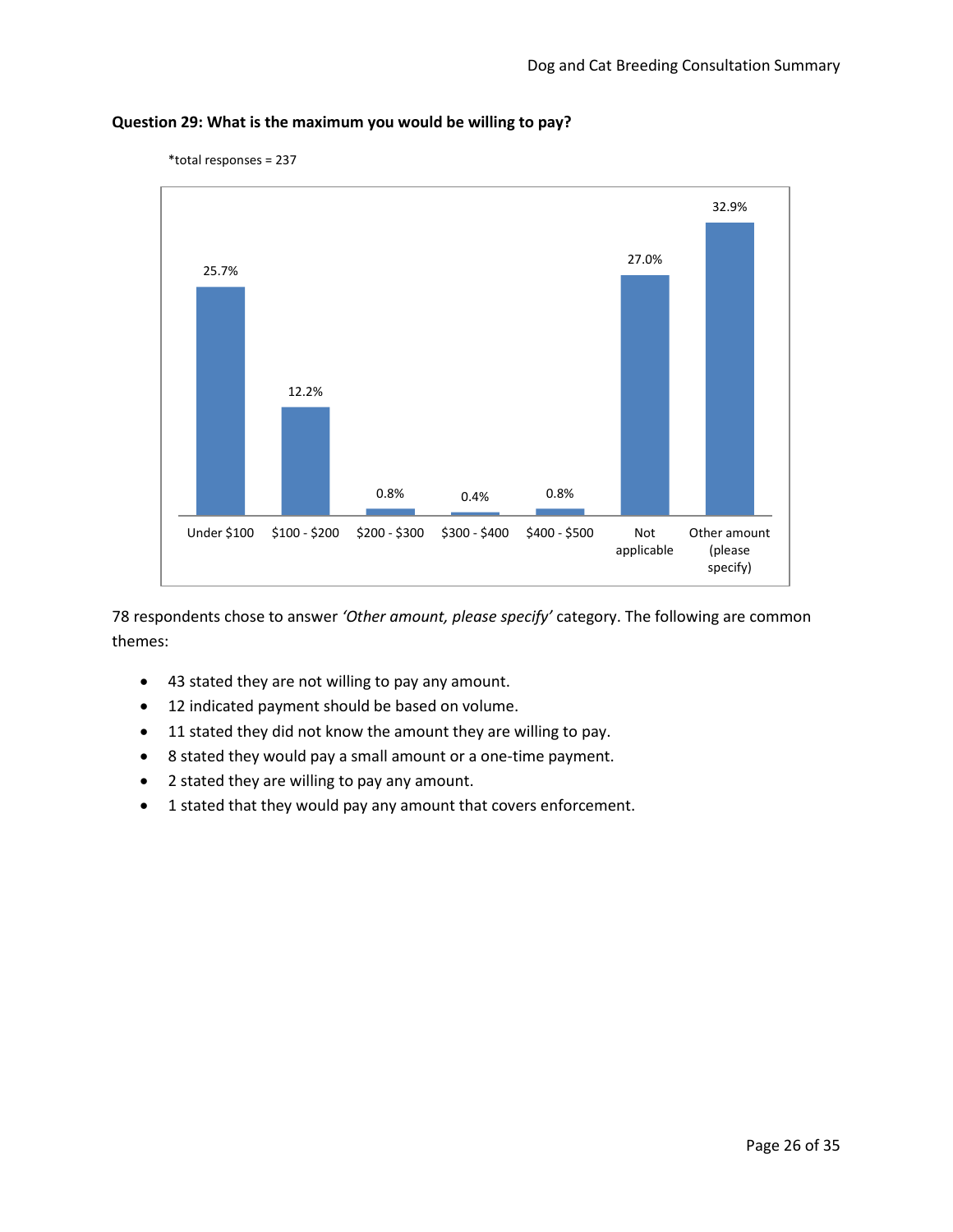## <span id="page-26-0"></span>**Question 30: In what ways will your breeding business be positively impacted by improving regulatory oversight of dog and cat breeding in British Columbia?**



50 respondents chose to make additional comments *'Other positive impacts, please specify'* category. The following are common themes:

- 18 stated there will be no positive advantages.
- 4 stated they are not supportive.
- 2 stated that licences will add authority to puppy mill locations
- 4 stated inspections are a requirement otherwise it will be ineffective, and to focus on bad breeders.
- Remainder of comments were not applicable to the question.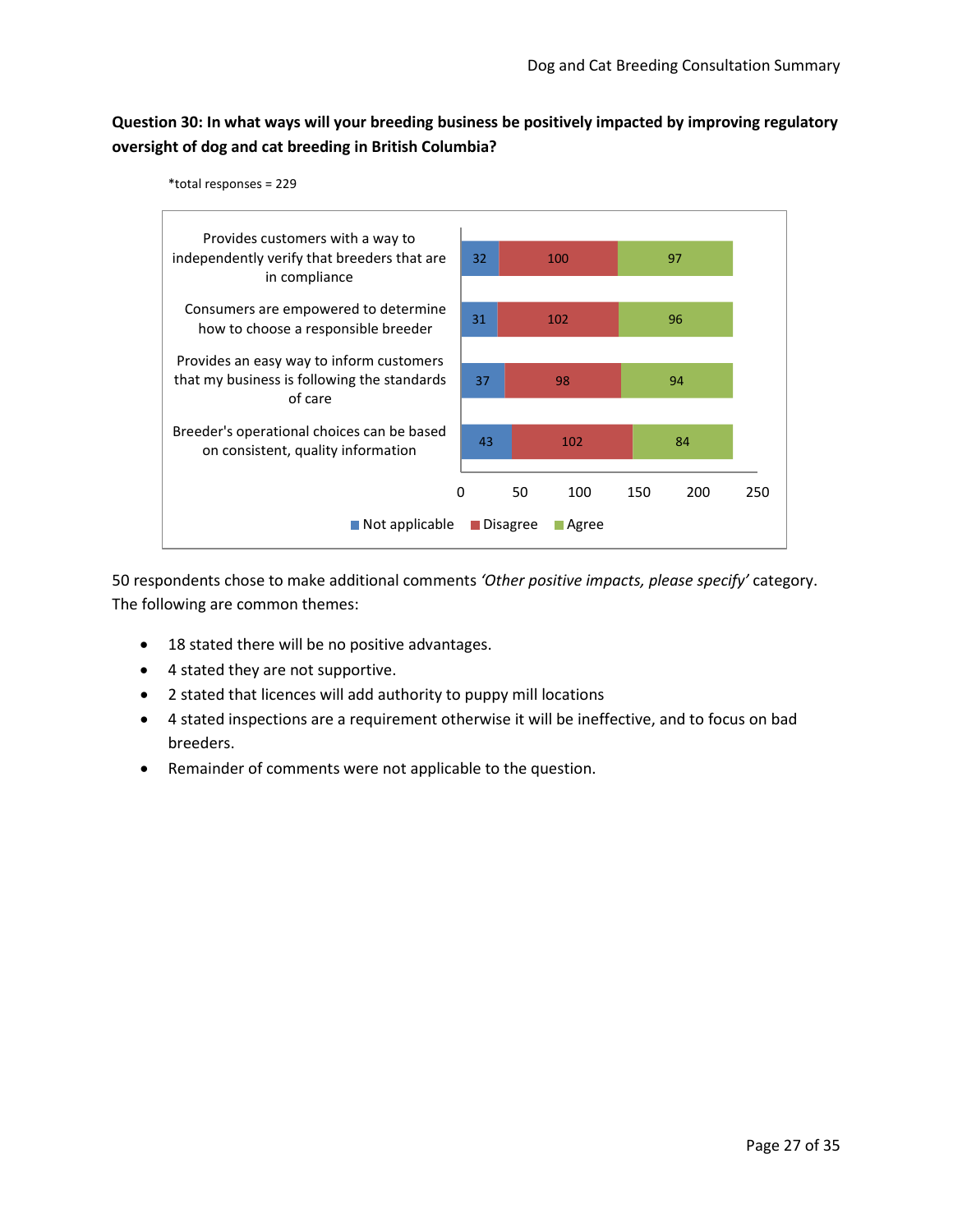### <span id="page-27-0"></span>**Question 31: In what ways will your breeding business be negatively impacted by improving regulatory oversight of dog and cat breeding in British Columbia?**



64 respondents chose to make additional comments *'Other negative impacts, please specify'* category. The following are common themes:

- 34 stated it will either penalize good breeders, or it will not get at bad breeders and they will go further underground.
- 5 stated they are not supportive.
- 5 stated they wanted recognition for small or hobby breeders.
- The remaining comments related to cost to government, new law would reduce freedom of choice, any standards created would be inferior and there is already too much regulation.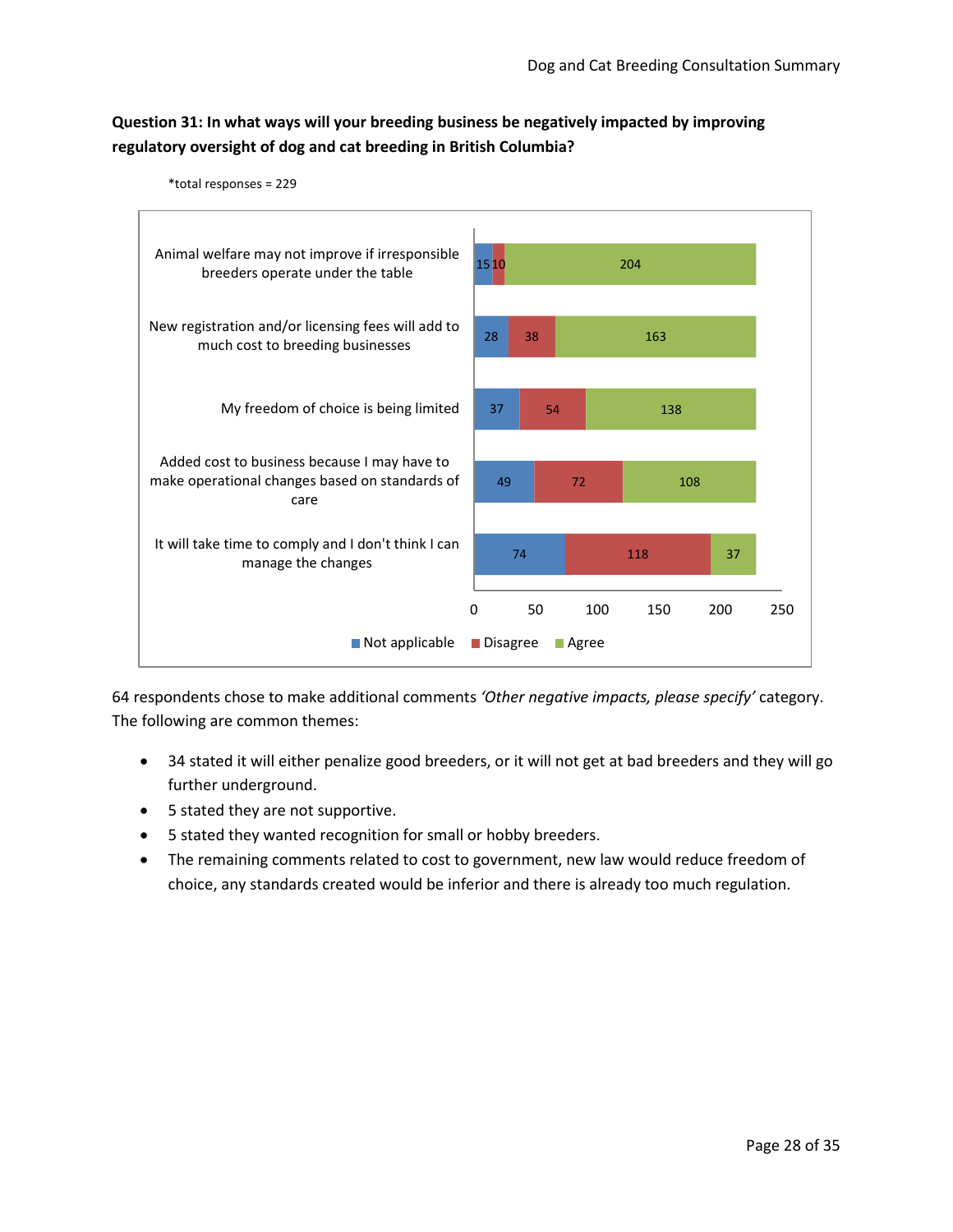#### <span id="page-28-0"></span>**Question 32: Thinking about your experiences, which concept would be most acceptable to dog and cat breeders in British Columbia?**



<span id="page-28-1"></span>



\*total responses = 220

- 11 stated they use clubs for education, or clubs could be used to distribute education material.
- 11 stated education not effective it is not needed.
- 8 stated to use dog shows as a venue and breeders as knowledgeable experts.
- 6 were generally not supportive.
- 3 stated television and radio spots may be effective.
- The remaining comments ranged from: fix existing rules, education is ineffective on bad breeders, use a series of public forums or workshops that start before final regulations are done, and focus education on buyers.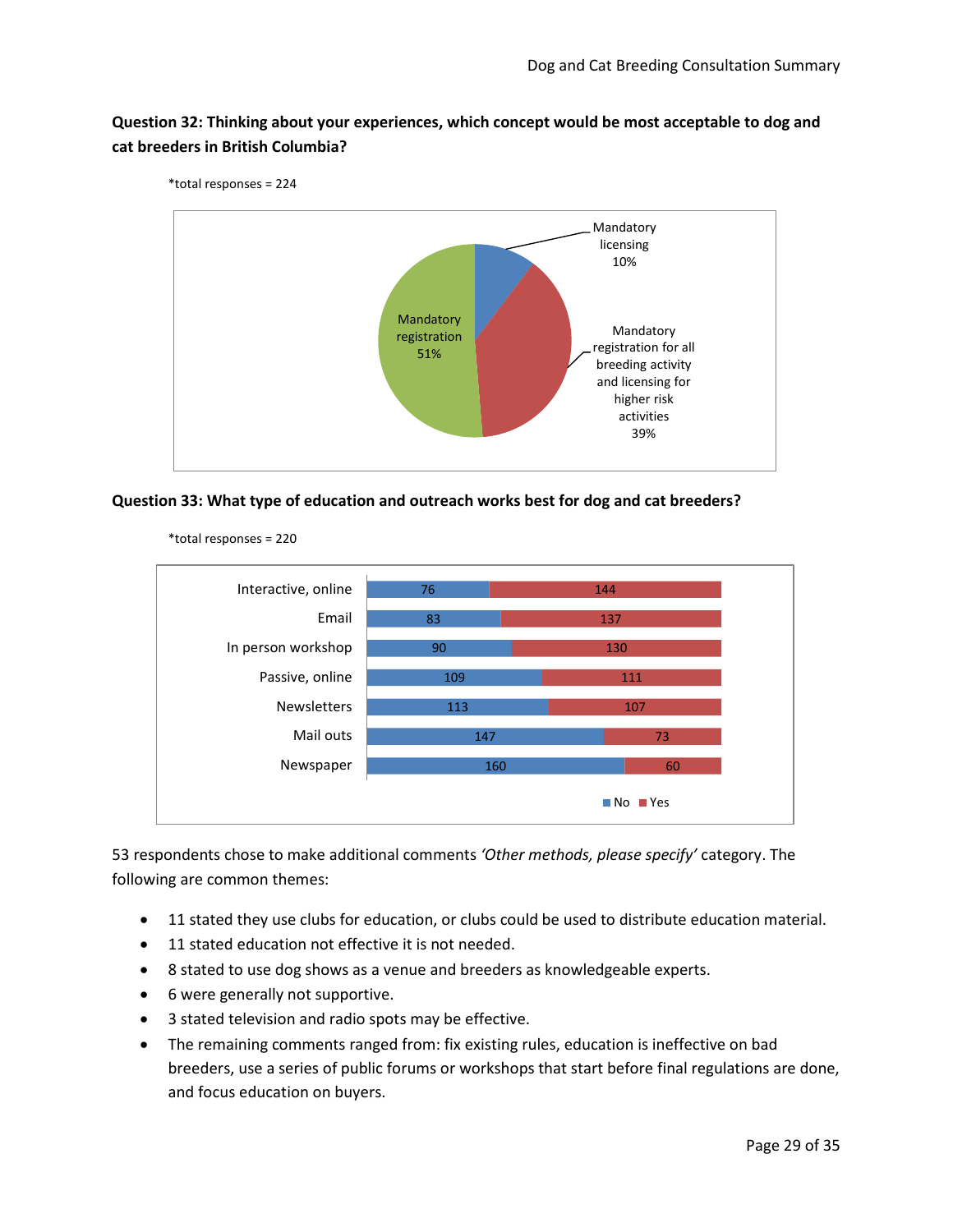## <span id="page-29-0"></span>**Question 34: What is the best way to reach out to breeders who will be hesitant to implement mandatory standards of care?**

\*total responses = 220



- 19 stated trying to reach out to bad breeders will not work.
- 10 stated that clubs are a good way to communicate.
- 3 stated spend more time on investigation, fines or prosecutions.
- 4 stated again that responding to and monitoring online ads would work.
- The remaining comments suggested that all-breed shows and veterinarians are a good way to reach out.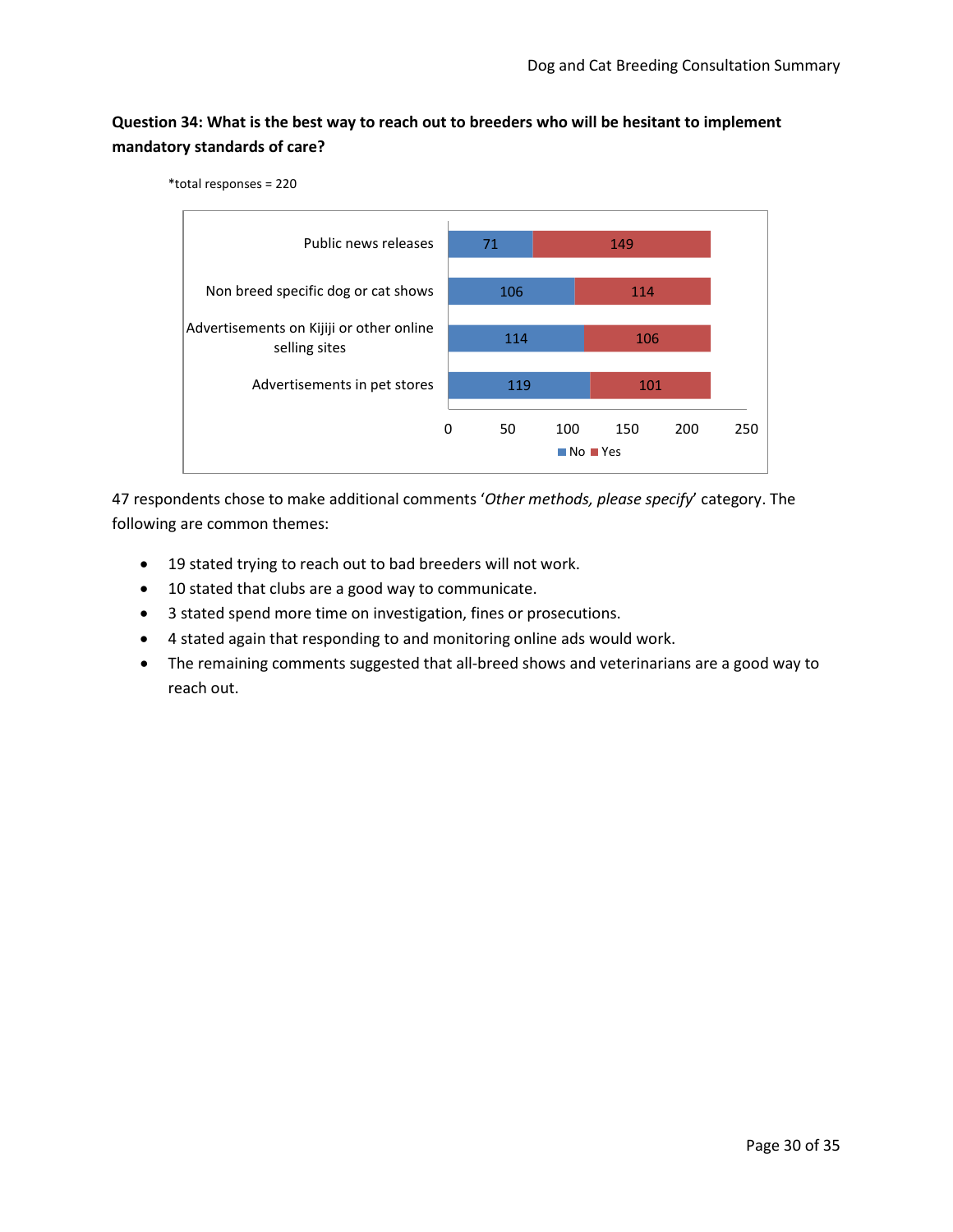#### <span id="page-30-0"></span>**Question 35: Which training topics related to improved regulatory oversight of breeders would be most important to you?**

Scale: Not at all important (1), Not important (2), Neutral/No opinion (3), Important (4), Most important (5).

\*total responses = 217



39 respondents chose to make additional comments '*Other training topics, please specify*' category. The following are common themes:

- 16 stated training is not needed or wanted by good breeders, may be useful to new breeders.
- 5 stated that training is not effective at getting to bad breeders.
- 3 stated they are interested in particular requirements needed for regulatory compliance.
- The remaining comments related to: dog training for new owners, how to find good homes, health tests, rights during inspections.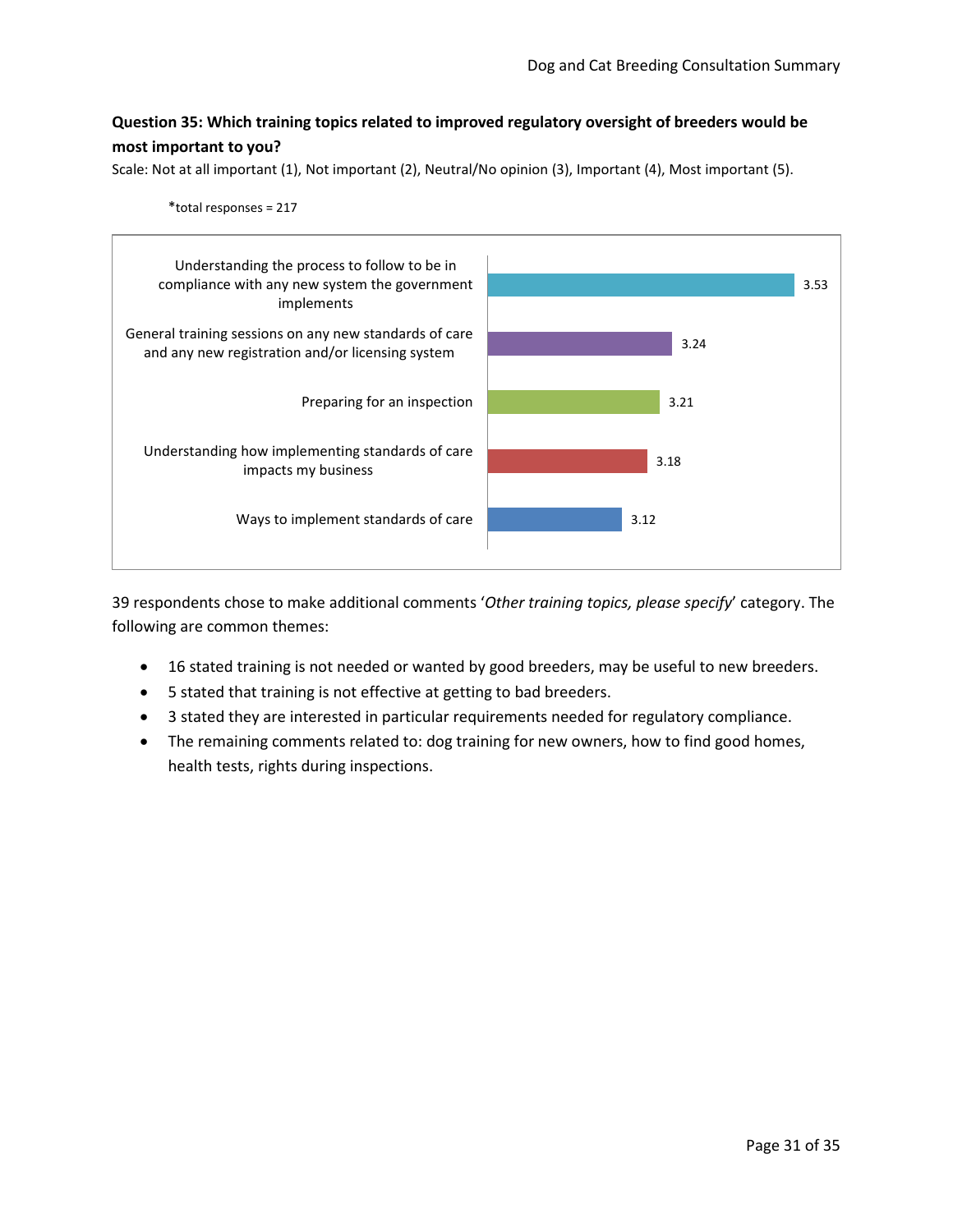## <span id="page-31-0"></span>**Question 36: Which animal welfare education topics, that could be offered in training sessions, are most important to dog and cat breeders?**

This is a high level list; each topic can contain many sub-issues. For example "Food and Water" may include: access, proper food storage, food logs/record keeping and others.

Scale: Not at all important (1), Not important (2), Neutral/No opinion (3), Important (4), Most important (5).



\*total responses = 207

- 22 stated they are highly trained or educated and already know what to do.
- 7 stated training would be ineffective for bad breeders.
- 3 stated there should be recognition for small, in home breeders.
- The remaining topics ranged from: health tests, temperament, socialization, obedience training, focus training on public, make sure any trainer is qualified and using microchips.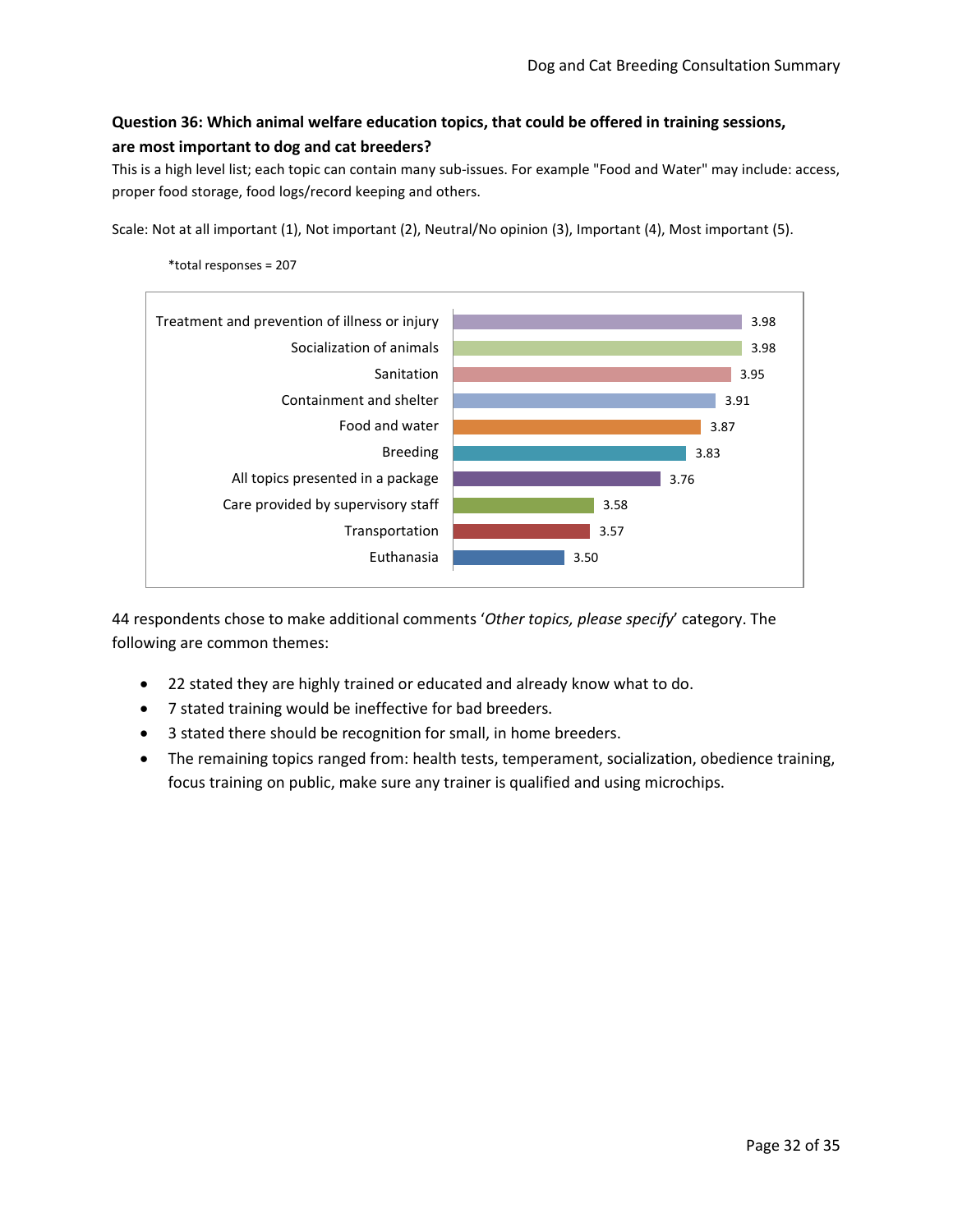<span id="page-32-0"></span>**Question 37: Which elements are the most important to include in public outreach campaigns?**

Scale: Not at all important (1), Not important (2), Neutral/No opinion (3), Important (4), Most important (5).



43 respondents chose to make additional comments '*Other elements for public outreach, please specify*' category. The following are common themes:

- 13 stated good breeders and clubs already are educating public and information is out there.
- 11 stated importance of updating information on spaying and neutering, science is changing.
- 6 stated train people in general pet ownership responsibility, how to recognize health, importance of socialization.
- 4 stated ban sales in pet stores and issues related to rescuing dogs.
- The remaining comments suggested: how to recognize good breeders and the importance of a sales contract.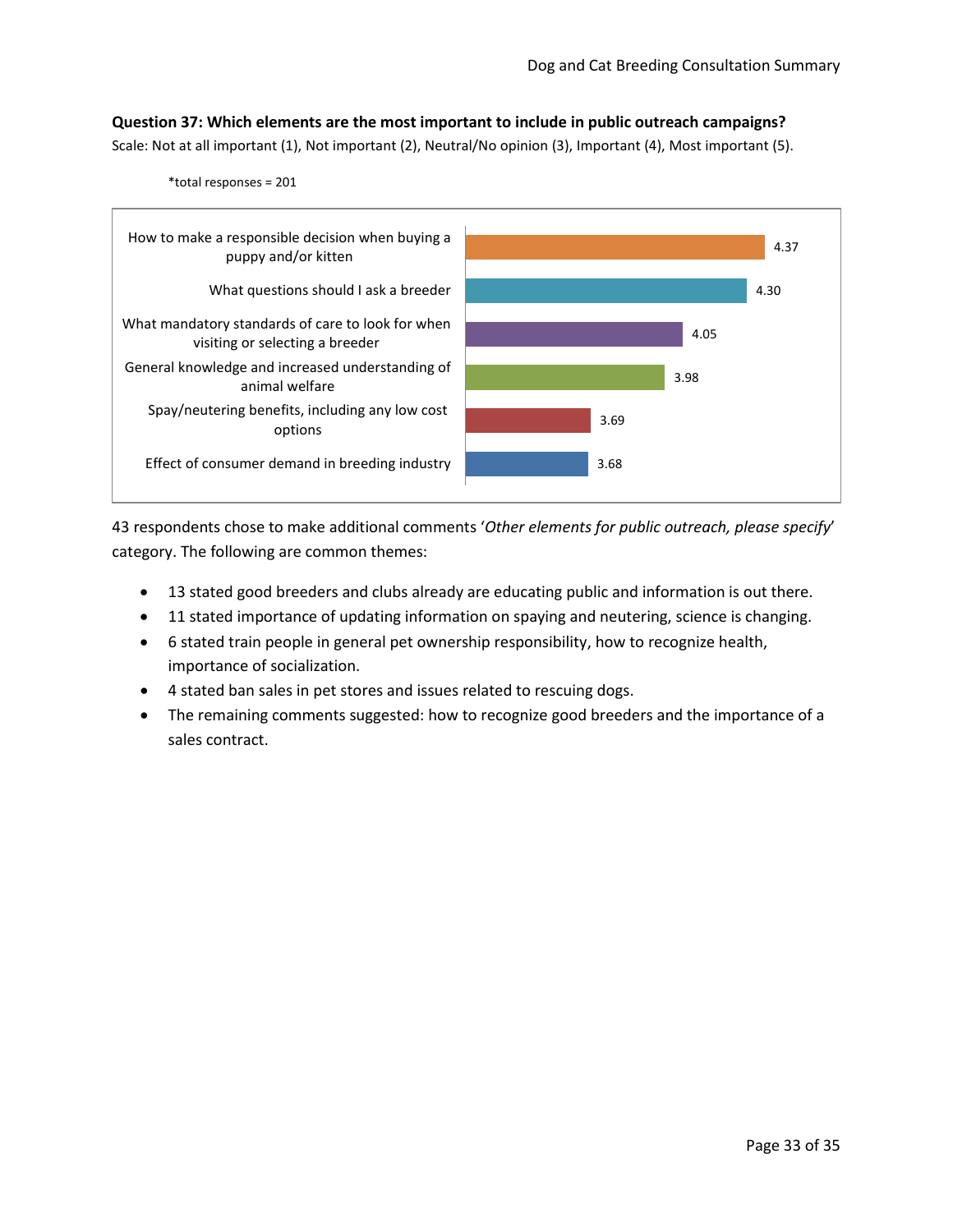### <span id="page-33-0"></span>**Question 38: Do you think your customers would be interested in seeing simplified reports on inspection outcomes?**



- 17 stated their buyers can see for themselves or they already provide this type of information.
- 9 reiterated 'no they would not be interested'.
- 6 were not sure or maybe would be interested.
- The remaining comments ranged from: breeding is not a business, unsupportive of government intervention, would never allow inspections on my property and it will not help.